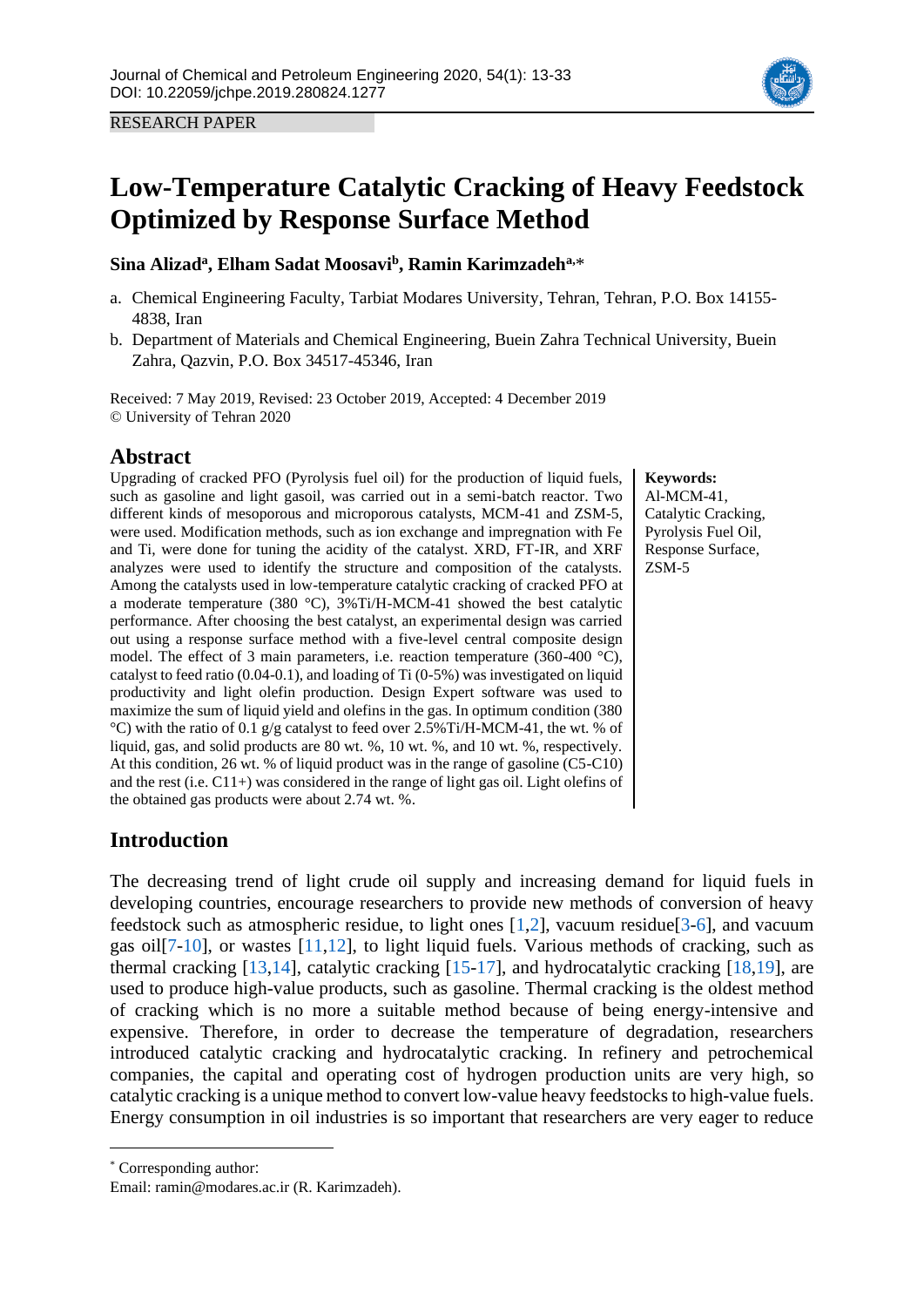the catalytic reaction temperature to save money and reduce the emission of carbon dioxide to the air. The temperature of catalytic cracking varies between 350 °C and 650 °C [\[20\]](#page-19-12), but some researchers introduced a unique method to perform the reaction at the lowest possible temperature [\[21\]](#page-20-0).

Different types of heterogeneous catalysts such as metal [\[3\]](#page-19-1), alumina, silica, and aluminosilicate materials [\[22](#page-20-1)[,23\]](#page-20-2), were used in catalytic cracking of heavy feedstocks. Metal catalysts have a high conversion rate in chemical reactions, but using this type of catalysts raises the capital cost significantly. Researchers are very interested in catalytic cracking of heavy feedstock using porous catalysts such as alumina, silica, and aluminosilicate materials because of their high surface area, low cost of production, and availability. Among the porous catalysts, aluminosilicate materials, such as ZSM-5  $[24-26]$  $[24-26]$ , Y  $[4,27]$  $[4,27]$ , and MCM-41 $[21,26]$  $[21,26]$  zeolites showed high catalytic activity in comparison with others. ZSM-5 zeolite is an appropriate selective catalyst for the production of light olefins because of having the mesoporous structure that is suitable for the diffusion of small molecules. MCM-41 zeolite is a suitable catalyst for the diffusion of large molecules of heavy hydrocarbon feedstock in the production of liquid fuels because of its mesoporous structure.

Many different methods of modification were introduced to tune the acidity of catalyst and increase the catalytic activity of zeolites. Ion exchange is a very common method to form an acidic form of zeolites using ammonium nitrate or ammonium chloride. Ion exchange increases the acidity of catalyst, as a result of which catalyst activity increases, too. Adding the active metal sites to the surface of zeolite catalysts is another method of modification that increases the catalyst activity in reaction and helps to tune of the acidity. Loading of different metals such as Ti [\[28-](#page-20-6)[33\]](#page-20-7), Fe [\[34](#page-20-8)[,35\]](#page-20-9), La [\[36\]](#page-20-10), and many other metals [\[37\]](#page-20-11), with varying amount of 0.1-20 wt. % were investigated in previous researches. When the loading amount is more than 12 wt. % clusters of the metal is formed on the surface of the zeolites, so small amount of the loading is recommended to form a uniform surface of the modified catalyst. Also, a higher amount of loading blocks the caves of the catalyst and reduces the surface area which leads to decreased catalyst activity. Among all metals, Ti and Fe have the best performance in catalytic reaction for producing light olefin.

In this research, we used a unique method with a simple reaction set up to produce gasoline and gas oil in a minimum temperature of catalytic cracking of a low-value heavy feedstock. Thermal cracking is very energy-intensive and in hydro catalytic cracking method, hydrogen production units increase the capital and operating costs. Catalytic cracking is more suitable if the temperature of catalytic cracking decreased to the minimum effective temperature. In refinery and petrochemical industries continuous reactors used generally, but in this work for studying the applicability of low-temperature catalytic cracking, we used a semi-batch reactor. The feedstock which is used in this study is different from common heavy feedstocks such as atmospheric residue, vacuum residue, and vacuum gas oil obtained from the refinery. Here, the feedstock, obtained from a petrochemical company, includes a high amount of aromatic which is hardly cracked and the cracking of this type of heavy feedstock was not previously performed. Also, the response surface method is used to determine the desired value of the 3 key parameters of catalytic cracking to maximize high-quality liquid fuel production. Finding the best operating condition for the parameters of the temperature of catalytic cracking, catalyst to feed ratio, and percent of Ti loading is the aim of using the response surface method in this work. The novelty of this paper is using heavy feedstock different from other studies, utilizing simple reaction setup, comparison of two different aluminosilicate catalysts, comparison of impregnation of two different metals, and using response surface method to optimize the product distribution and find the best operating condition.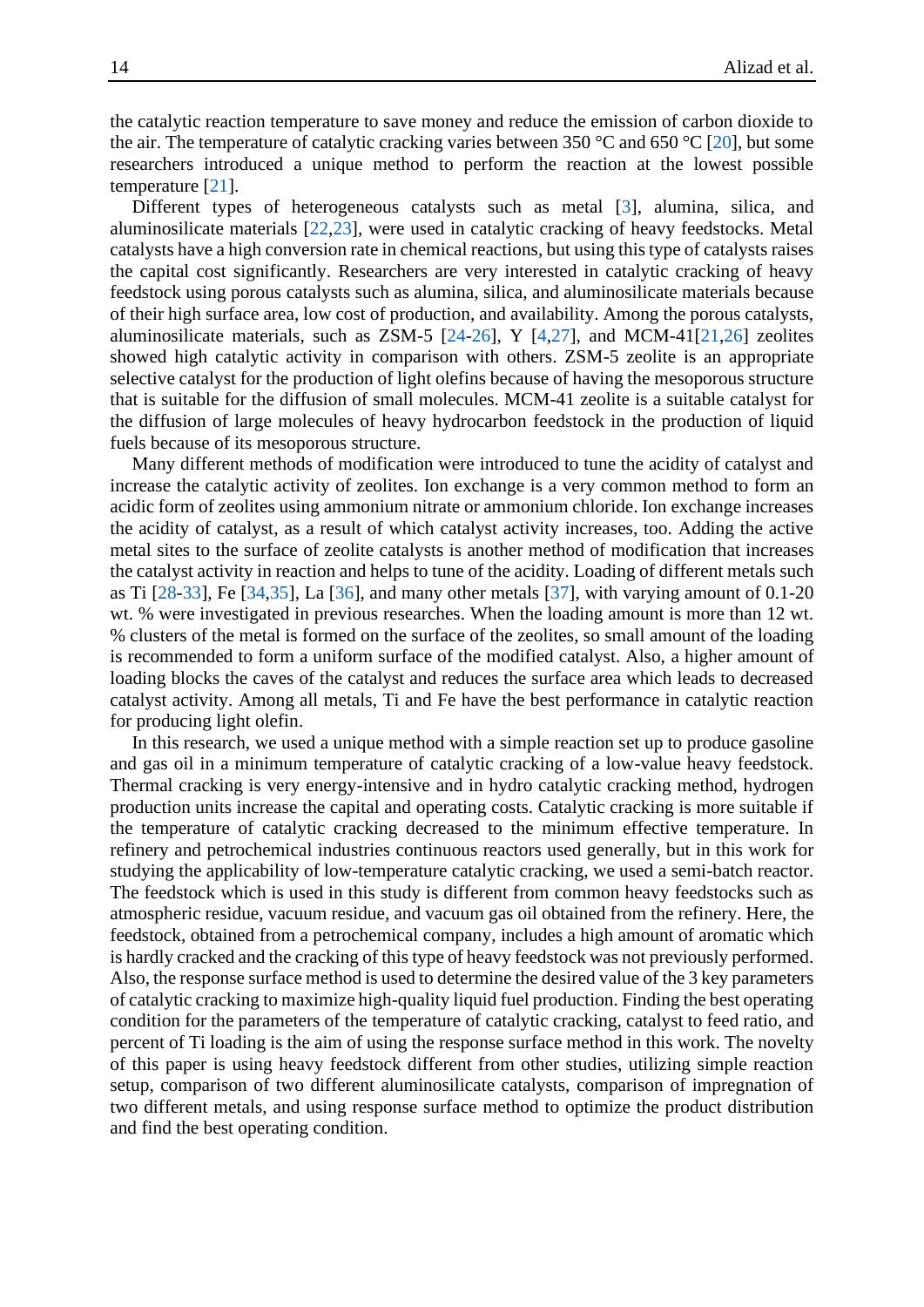# **Experimental Method**

#### **Materials**

<span id="page-2-0"></span>The virgin Pyrolysis Fuel Oil (PFO) feedstock, which was introduced into the thermal cracking stage, is obtained from Maron Petrochemical Company. The cracked PFO is then used in the catalytic cracking stage as an upgraded feedstock. Properties of the cracked PFO have been presented in [Table 1.](#page-2-0)

**Table 1.** The cracked PFO properties

| <b>Characteristic</b>                               | Value      |
|-----------------------------------------------------|------------|
| Color                                               | Dark green |
| Density at 25 $\rm{^{\circ}C}$ (g/cm <sup>3</sup> ) | 1.0258     |
| Viscosity at 37.8 $^{\circ}$ C (mm <sup>2</sup> /s) | 5.1255     |
| Viscosity at 98.9 $\degree$ C (mm <sup>2</sup> /s)  | 1.3735     |
| Refractive index at 37.8 °C                         | 1.608      |
| n-Heptane insoluble (wt. %)                         | 1.1811     |

The nanoporous catalysts used in this study are Na-ZSM-5 and Al-MCM-41 (Tianjin Chemist Scientific). The typical properties of the catalyst samples have been introduced in [Table 2.](#page-2-1)

<span id="page-2-1"></span>

| <b>Table 2.</b> Properties of the origin catalyst samples |              |              |  |  |  |  |  |  |  |
|-----------------------------------------------------------|--------------|--------------|--|--|--|--|--|--|--|
| <b>Characteristic</b>                                     | $Na-ZSM-5$   | Al-MCM-41    |  |  |  |  |  |  |  |
| Color                                                     | White powder | White powder |  |  |  |  |  |  |  |
| BET surface area $(m^2/g)$                                | 320          | 820.5        |  |  |  |  |  |  |  |
| Si/Al atomic ratio                                        | 38           | 59           |  |  |  |  |  |  |  |
| Pore volume $\text{cm}^3\text{/g}$ )                      |              | 0.94         |  |  |  |  |  |  |  |
| Pore size (nm)                                            |              | 3.00         |  |  |  |  |  |  |  |
| $Al_2O_3$ (wt. %)                                         |              | 3.3          |  |  |  |  |  |  |  |
| Na <sub>2</sub> O (wt. %)                                 | 0.04         |              |  |  |  |  |  |  |  |
| Crystallinity (%)                                         | 97.5         |              |  |  |  |  |  |  |  |
| Capacity of adsorption (n-Hexane, %)                      | 0.94         |              |  |  |  |  |  |  |  |

Ammonium nitrate (Merck, Germany) has been employed in the ion-exchange step. Fe(NO3).9H2O (Merck, Germany) and tetraethyl orthotitanate (Merck, Germany) are used as sources of iron and titanium, respectively. Deionized water and 2-propanol were used as solvents of iron and titanium sources, respectively, for the impregnation of catalyst.

## **Catalyst Preparation**

At first, in order to prepare the acid form of zeolites, 4g of origin catalyst was dissolved in 100 ml of an aqueous solution of 1 molar ammonium nitrate. Then the slurry solution was stirred for 3 hours at 80 °C. The slurry solution of samples was filtered and then was dried in the oven for 12 hours at 110 °C, and then was calcined for 4 hours at 550 °C to prepare an acid form of catalyst. The acid form of Na-ZSM-5 and Al-MCM-41 were designated as H-ZSM-5 and H-MCM-41, respectively.

In order to impregnate the origin and acid forms of catalyst samples with Fe, the calculated amount of Fe(NO3).9H2O was dissolved in 100 ml of deionized water and then 4g zeolite was added to the solution. The slurry solution was stirred for 1 hour at a temperature of 30-40 °C.

In order to impregnate the origin and acid forms of catalyst samples with Ti, the calculated amount of tetraethyl ortho titanate was dissolved in 100 ml of 2-propanol and then 4g of zeolite was added to the solution. The slurry solution was stirred for 30 min at room temperature.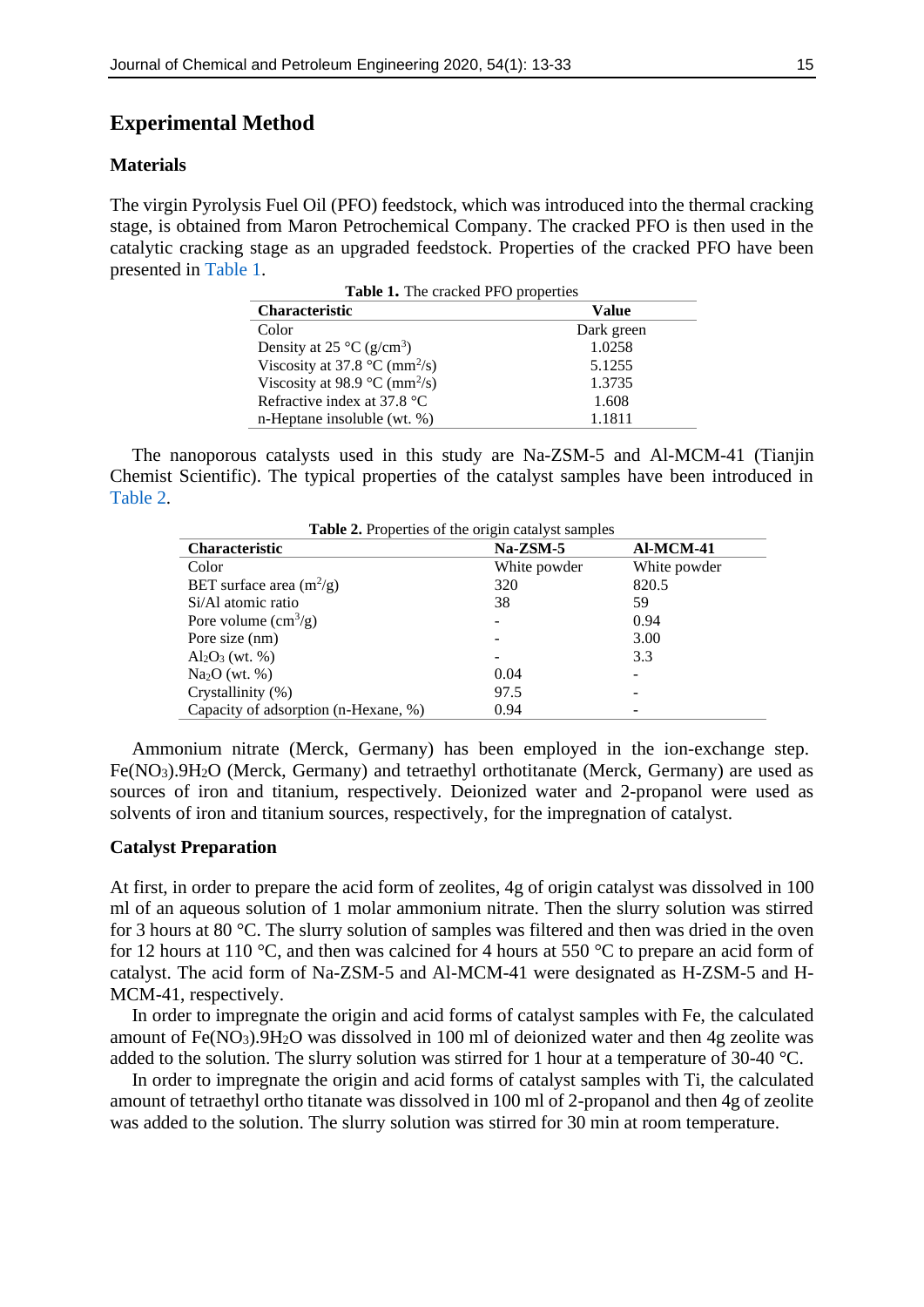The solvent of the obtained slurry solution was removed with a rotary evaporator under vacuum condition. The impregnated catalyst samples were dried in the oven for 12 hours at 110 °C and then were calcined for 4 hours at 550 °C.

## **Characterization of Catalyst**

Small-angle XRD patterns were recorded on an X'Pert MPD diffractometer with CoKa radiation with wavenumber 1.78897 at 40 kV and 40 mA, and a scanning rate of 0.02  $\degree$ /s. The origin sample of Al-MCM-41 zeolite was used as the reference for crystallinity comparison. The degree of crystallinity of modified samples was defined based on the main X-ray diffraction peak ( $2\theta$ = 1.4–5.4) obtained from:

$$
crystallinity = \left[ \frac{(peak area of modified sample)}{(peak area of reference sample)} \right] * 100\%
$$
 (1)

FT-IR spectra were recorded on a PerkinElmer Fourier transform infrared spectrometer at a resolution of 1 cm<sup>-1</sup>. About 20 mg of each calcined samples were pressed into a self-supporting pellet without KBr dilution. Each wafer was placed into an infrared cell with KBr windows then measured at room temperature between4000and 400 cm<sup>-1</sup>.

Compositions of the origin (Na-ZSM-5) and modified zeolite (Ti/H-MCM-41) were determined by X-ray fluorescence (XRF) spectrometer.

#### **Catalytic Cracking Experiments**

A schematic system of catalytic cracking of cracked PFO has been shown in [Fig. 1.](#page-3-0) The flow of nitrogen was controlled with an F-1 flow meter. Nitrogen gas was preheated to reach 150 °C before the reaction. 50 g of the cracked PFO with a desirable amount of catalyst  $(2-5 g)$  was added to the reactor R-1. The reactions were carried out in a Pyrex round bottom glass flask with a capacity of 500 ml with a total residence time of 120 min under atmospheric pressure. An electric mantle was used to heat the reactor contents. The reactor was insulated with glass wool to minimize heat losses. The temperature of the reaction (360-400 °C) was controlled with an R-1 controller. The product gases obtained from catalytic cracking cooled in the condenser C-1 and two-stage ice-water bath. The liquid product was collected in the G-1 bottle and the gas product burned in a flare or analyzed by GC every 20 min.

<span id="page-3-0"></span>

**Fig. 1**. Schematic system of catalytic cracking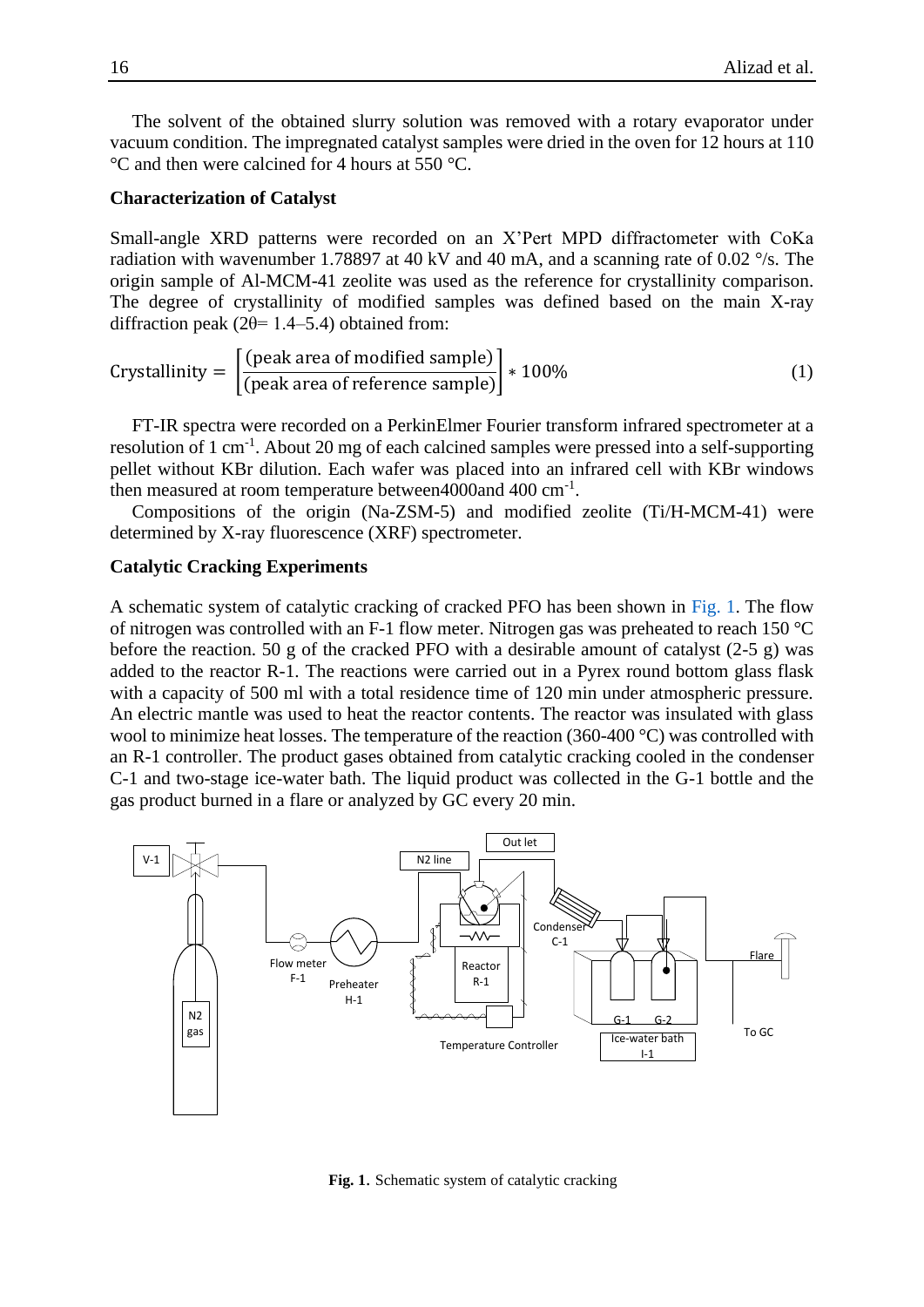## **Experimental Design**

In order to reduce the number of experiments, preliminary tests were carried out firstly, to choose the best catalyst with the best catalytic activity to obtain the desired product distribution. Preliminary tests of catalytic cracking were carried out at a moderate temperature of 380 °C, a catalyst to feed ratio of 0.07, and a metal loading of 3%. The list of catalysts used in the preliminary tests has been shown in [Table 3.](#page-4-0)

<span id="page-4-0"></span>

| <b>Table 3.</b> List of catalysts used in preliminary tests |                     |                                             |                                   |  |  |  |  |  |  |  |
|-------------------------------------------------------------|---------------------|---------------------------------------------|-----------------------------------|--|--|--|--|--|--|--|
| Catalyst                                                    | <b>Ion</b> exchange | <b>Loading of Fe</b><br>$(wt, \frac{9}{6})$ | <b>Loading of Ti</b><br>$(wt. \%$ |  |  |  |  |  |  |  |
| Al-MCM-41                                                   | No                  |                                             |                                   |  |  |  |  |  |  |  |
| $H-MCM-41$                                                  | Yes                 |                                             |                                   |  |  |  |  |  |  |  |
| $Fe/A1-MCM-41$                                              | N <sub>0</sub>      | 3%                                          |                                   |  |  |  |  |  |  |  |
| Fe/H-MCM-41                                                 | Yes                 | 3%                                          |                                   |  |  |  |  |  |  |  |
| $Ti/A1-MCM-41$                                              | N <sub>0</sub>      |                                             | 3%                                |  |  |  |  |  |  |  |
| Ti/H-MCM-41                                                 | Yes                 |                                             | 3%                                |  |  |  |  |  |  |  |
| Fe,Ti/H-MCM-41                                              | Yes                 | 1.5%                                        | 1.5%                              |  |  |  |  |  |  |  |
| $Na-ZSM-5$                                                  | N <sub>0</sub>      |                                             |                                   |  |  |  |  |  |  |  |
| $H-ZSM-5$                                                   | Yes                 |                                             |                                   |  |  |  |  |  |  |  |
| Fe/H-ZSM-5                                                  | Yes                 | 3%                                          |                                   |  |  |  |  |  |  |  |
| $Ti/H-ZSM-5$                                                | Yes                 |                                             | 3%                                |  |  |  |  |  |  |  |

After preliminary tests, the results were compared to choose the best catalyst. A five-level CCD was performed using statistical software (Design-Expert 7) to analyze the significance of experimental results and evaluate the importance order of independent factors and the interaction between independent variables. In this method, 3 key parameters of temperature of reaction, catalyst to feed ratio, and metal loading rate were used to obtain a polynomial model. The research goal was to optimize gas and liquid product distribution. To achieve this objective, increasing liquid product yield and decreasing viscosity of liquid product are selected as a measure of liquid quantity and quality, respectively. As a byproduct, the suitable gas product distribution was measured to increase total olefin yield. Other parameters have less importance than liquid product yield, the viscosity of the liquid product, and total olefin yield. Our experimental design includes 14 runs and a center point with 3 repetitions to evaluate the error in each experiment. Design parameters and levels are presented in [Table 4.](#page-4-1)

**Table 4**. The design parameters, coded levels, and actual values used for experimental design

<span id="page-4-1"></span>

|                                                           |               |                    | <b>Actual values of coded levels</b> |             |              |             |
|-----------------------------------------------------------|---------------|--------------------|--------------------------------------|-------------|--------------|-------------|
| <b>Parameter</b>                                          | <b>Symbol</b> | $-\alpha = -1.682$ | $-1$                                 |             |              | $+a=+1.682$ |
| Temperature of reaction<br>(°C)<br>Catalyst to feed ratio |               | 360<br>0.04        | 368<br>0.522                         | 380<br>0.07 | 392<br>0.878 | 400<br>0.1  |
| Loading of metal (wt. $%$ )                               |               |                    |                                      |             |              |             |

## **Results and Discussion Catalyst Characterization**

## *XRD Patterns of Samples*

[Fig.](#page-5-0) 2 indicates XRD patterns of the H-ZSM-5 zeolite sample at 5° to 80°C. H-ZSM-5 catalyst exhibits all the typical peaks of ZSM-5 zeolite. Two peaks at 9.25° and 10.33° and 3 peaks at 26.91°, 27.15, and 27.65 verify the aluminosilicate structure of ZSM-5 zeolite. Washing, drying, and calcination of the catalyst sample at high temperature remove any impurities and NO<sub>3</sub> ions from the catalyst after ion exchange. The results of XRD patterns of H-ZSM-5 zeolite compared to Na-ZSM-5 origin zeolite of previous investigations [\[25\]](#page-20-12).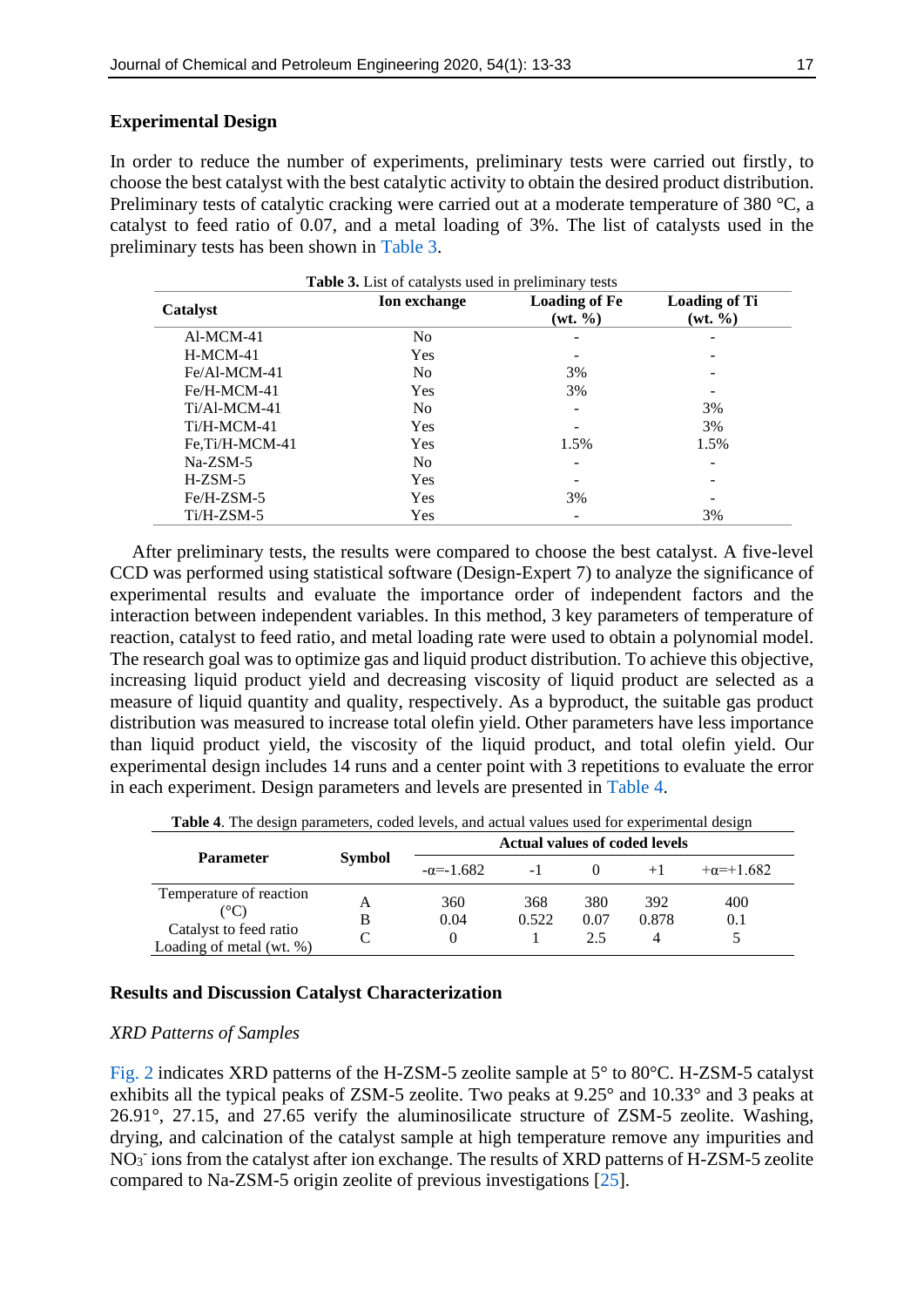<span id="page-5-0"></span>

**Fig. 2.** XRD pattern of H-ZSM-5 sample

[Fig.](#page-5-1) 3 shows the small-angle XRD patterns of origin and modified MCM-41 zeolites samples between 1.5° to 12°. All the MCM-41 catalysts exhibit typical peaks of MCM-41 zeolite, indicating that the aluminosilicate structure of MCM-41 zeolite is remained intact after ion exchange, impregnation, or both. However, the intensity of peaks may change depending on the employed modification method. Relative obtained crystallinity of Al-MCM-41 (reference sample), H-MCM-41, Fe/Al-MCM-41, and Ti/H-MCM-41 were 100%, 96.4%, 85.7%, and 81.4%, respectively. The ion exchange method has little effect on decreasing the relative crystallinity, However, the impregnation for 3% of metal loading to the surface of zeolites decreases the relative crystallinity to 85.7%. When both modification methods were used, the relative crystallinity decreases even more, so that the relative crystallinity of Ti/H-MCM-41 is 81.4%.

<span id="page-5-1"></span>

**Fig. 3.** Small-angle XRD patterns of MCM-41 zeolite samples

#### *FT-IR Spectrum of Samples*

[Fig.](#page-6-0) 4 shows the FT-IR spectrum of H-ZSM-5 zeolite at room temperature between 4000 cm-1 to 400 cm<sup>-1</sup>. The bands around 3650 cm<sup>-1</sup>, 3443.28 cm<sup>-1</sup>, and 1630.66 cm<sup>-1</sup>are attributed to -OH stretching of acid sites of the ZSM-5 zeolite. The bands at  $1087.16 \text{ cm}^{-1}$ ,  $796.07 \text{ cm}^{-1}$ ,  $622.68$ cm<sup>-1</sup>, and 458.97 cm<sup>-1</sup> are assigned to stretching vibration of the T-O-T (T=Si/Al) group. The band at 1226 cm<sup>-1</sup> is attributed to the outside banding of the aluminosilicate structure of ZSM-5 and the band at 546.57 cm<sup>-1</sup> is attributed to pentasil 5-ring which indicates the structure of ZSM-5. This FT-IR spectrum proves the structure of ZSM-5.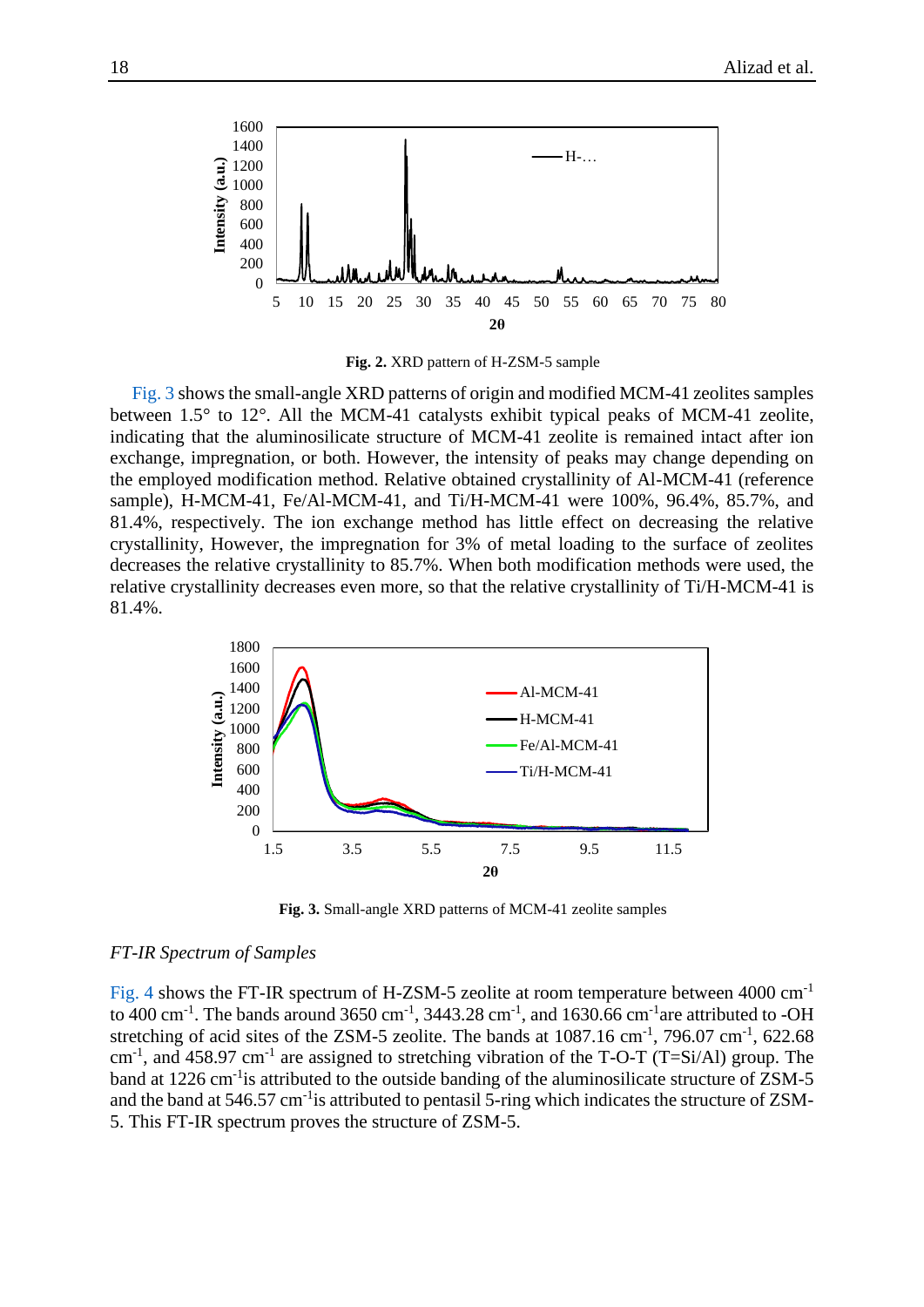<span id="page-6-0"></span>

**Fig. 4.** The FT-IR spectrum of H-ZSM-5 zeolite between 4000-400 cm-1

[Fig.](#page-6-1) 5 shows the FT-IR spectrum of MCM-41 zeolite samples at room temperature between 4000-400 cm<sup>-1</sup>. The bands at 3434 cm<sup>-1</sup> and 3746 cm<sup>-1</sup>are related to the stretching vibration of the -OH and Si-OH groups are indicative of the acidity of catalyst samples. Ion exchange and impregnation of titanium both increased the acidity of zeolite samples. The order of acidity of catalyst is Ti/H-MCM-41>H-MCM-41>Al-MCM-41, which agrees with the FT-IR spectrum of samples. The bands at 1078 cm<sup>-1</sup>, 807 cm<sup>-1</sup>, and 458 cm<sup>-1</sup> are attributed to the stretching vibration of the T-O-T (T=Si/Al) group. This FT-IR spectrum of the catalyst samples proves the aluminosilicate structure of MCM-41 catalysts.

<span id="page-6-1"></span>

**Fig. 5.** The FT-IR spectrum of MCM-41 zeolite samples between 4000-400 cm-1

## *XRF Analysis of Samples*

[Table 5](#page-6-2) shows the composition of catalyst samples determined by XRF analysis. Most of the zeolites include silicon oxide and aluminum oxide with a small amount of iron(III) oxides. The calculated amount of titanium was loaded into the surface of Ti/H-MCM-41catalyst, accurately. Traces of Na, P, Cl, K, Ti, Ni, Cu, and Zr are evident in the structure of Na-ZSM-5 zeolite and traces of Na, S, K, Ni, Sr, Zr, and Ag are observed in the structure of Ti/H-MCM-41 catalyst. For comparison of the main composition of ZSM-5 and MCM-41 based catalysts XRF analysis of Na-ZSM-5 and Ti/H-MCM-41 were done. Also, the XRF analysis of the Ti/H-MCM-41 catalyst was done to be sure that the amount of impregnated Ti loading on the catalyst surface was done accurately.

**Table 5**. The composition of catalyst samples determined by XRF analysis

<span id="page-6-2"></span>

| <b>Table 5.</b> The composition of eatalyst samples determined by Title analysis                                                                                         |  |                                              |  |  |  |
|--------------------------------------------------------------------------------------------------------------------------------------------------------------------------|--|----------------------------------------------|--|--|--|
| Composition (wt. %) SiO <sub>2</sub> Al <sub>2</sub> O <sub>3</sub> Fe <sub>2</sub> O <sub>3</sub> TiO <sub>2</sub> MgO SO <sub>3</sub> Cr P <sub>2</sub> O <sub>5</sub> |  |                                              |  |  |  |
| Na-ZSM-5                                                                                                                                                                 |  | $95.357$ $4.306$ $0.155$ - $0.100$ $0.082$ - |  |  |  |
| Ti/H-MCM-41                                                                                                                                                              |  | 89.455 5.226 0.521 4.469 0.117 - 0.147 0.065 |  |  |  |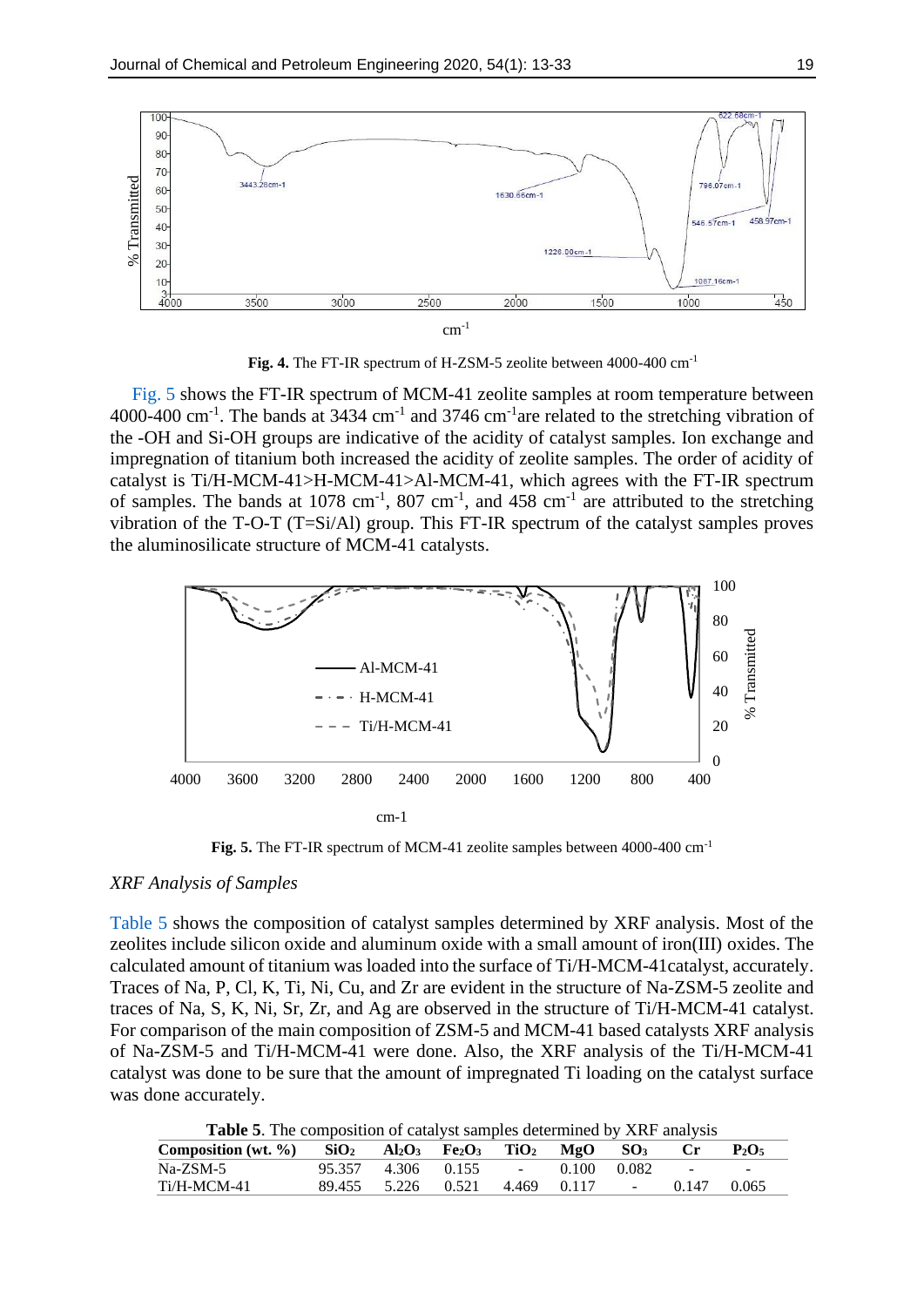#### **Preliminary Tests of Catalytic Cracking of Cracked PFO**

[Fig. 6a](#page-7-0)-b show the liquid, solid, and gas product yields using ZSM-5 base and MCM-41 base catalysts, respectively, obtained from low-temperature catalytic cracking of cracked PFO at 380 °C. In the absence of a catalyst (blank), the liquid and gas productyieldswere85.03% and 5.38%, respectively. However, when the catalyst was used, the liquid product yield reduced while the gas product yield increased in all cases which means catalyst increases the cracking of cracked PFO. In the presence of a catalyst, liquid and gas yields were between 71.65% to 81.62% and 7.42% to 20.02%, respectively. The order of liquid and gas yield, in the presence of ZSM-5 base catalysts, was: Blank>H-ZSM-5>Na-ZSM-5>Fe/H-ZSM-5>Ti/H-ZSM-5 and Ti/H-ZSM-5>Fe/H-ZSM-5>H-ZSM-5>Na-ZSM-5> Blank, respectively. It shows the significant effect of ion exchange and impregnation with iron and titanium on increasing of light product distribution. The order of liquid and gas yield, in the presence of MCM-41base catalysts, was: Blank>Ti/H-MCM-41>H-MCM-41>Fe/Al-MCM-41>Al-MCM-41>Fe/H-MCM-41>Fe,Ti/H-MCM-41>Ti/Al-MCM-41and Ti/Al-MCM-41>Fe,Ti/H-MCM-41>Al-MCM-41>Fe/H-MCM-41>Fe/Al-MCM-41>H-MCM-41>Ti/H-MCM-41> Blank, respectively. Among the MCM-41 base catalysts, when the liquid yield and quality was high, the gas yield was low and when the liquid yield and quality was low, the gas yield was high. Both indicate the important role of catalytic cracking in the production of light products. Among the employed catalysts, Ti/H-MCM-41 had the highest liquid yield and Ti/Al-MCM-41 had the highest gas yield, which shows the significant effect of impregnating with titanium on catalytic cracking of cracked PFO.

<span id="page-7-0"></span>

**Fig. 6**. The liquid, solid and gas yield of products(a) using ZSM-5 base catalysts (b) using MCM-41 base catalysts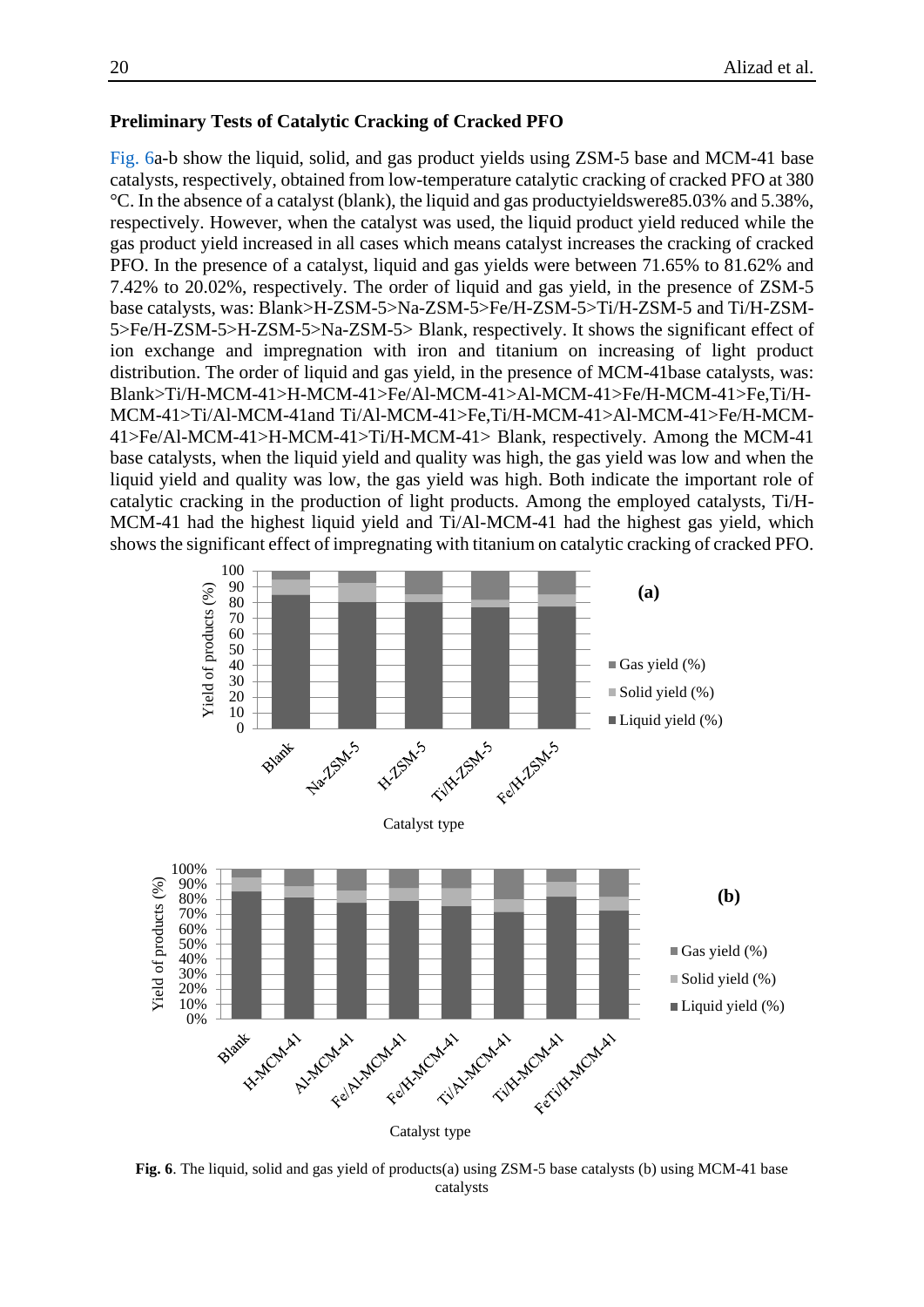## *Liquid Product Analysis*

[Table 6](#page-8-0) presents viscosity, density, and refractive index of the liquid product obtained from low-temperature catalytic cracking of cracked PFO at 380 °C. All the liquid products had viscosity, density, and refractive indices lower than the feed which shows the effect of catalytic cracking on improving liquid quality. Among the catalysts used in the preliminary tests of catalytic cracking of cracked PFO, viscosity, density, and refractive indices of the liquid product, in the presence of Na-ZSM-5, H-ZSM-5, Fe/H-MCM-41, and Ti/Al-MCM-41 catalyst samples were more than those of the liquid product of Blank. It shows that the undesirable quality of liquid products obtained from these catalyst samples and the catalytic cracking did not have enough effect on increasing the quality of the liquid product. However, the viscosity, density, and refractive indices of liquid product using the H-MCM-41, Al-MCM-41, Ti/H-ZSM-5, Fe/H-ZSM-5, Fe/Al-MCM-41, Ti/H-MCM-41, and Fe, Ti/H-MCM-41 catalyst samples were less than those of the liquid product of Blank. It shows the significant effect of the catalytic cracking on improving the quality of the liquid product. The order of the viscosity, density, and refractive indices were Fe/H-MCM-41>Ti/Al-MCM-41>H-ZSM-5>Na-ZSM-5>Blank>Fe/H-ZSM-5>Ti/H-ZSM-5>Al-MCM-41>H-MCM-41>Fe,Ti/H-MCM-41>Fe/Al-MCM-41>Ti/H-MCM-41. Among the used catalysts, Ti/H-MCM-41 had the lowest value of viscosity, density, and refractive index. It shows that it had the highest catalytic activity in the production of light liquid products from heavy feedstocks, such as PFO.

|                | of cracked PFO                                                 |                                                       |                                                       |
|----------------|----------------------------------------------------------------|-------------------------------------------------------|-------------------------------------------------------|
| Catalyst       | Viscosity at 37.8<br>$\mathrm{^{\circ}C}$ (mm <sup>2</sup> /s) | Density at 25<br>$\rm ^{\circ}C$ (g/cm <sup>3</sup> ) | <b>Refractive</b><br>index at 37.8<br>$\rm ^{\circ}C$ |
| <b>Blank</b>   | 3.6135                                                         | 1.0125                                                | 1.600                                                 |
| $Na-ZSM-5$     | 3.6280                                                         | 1.0144                                                | 1.600                                                 |
| $H-ZSM-5$      | 3.6506                                                         | 1.0164                                                | 1.602                                                 |
| $H-MCM-41$     | 3.4739                                                         | 1.0077                                                | 1.594                                                 |
| $AI-MCM-41$    | 3.5763                                                         | 1.0096                                                | 1.595                                                 |
| $Ti/H-ZSM-5$   | 3.5737                                                         | 1.0096                                                | 1.599                                                 |
| Fe/H-ZSM-5     | 3.5976                                                         | 1.0115                                                | 1.6                                                   |
| $Fe/A1-MCM-41$ | 3.2744                                                         | 0.9875                                                | 1.574                                                 |
| Fe/H-MCM-41    | 4.8659                                                         | 1.0202                                                | 1.607                                                 |
| Ti/Al-MCM-41   | 3.9456                                                         | 1.0183                                                | 1.603                                                 |
| Ti/H-MCM-41    | 3.1901                                                         | 0.9788                                                | 1.574                                                 |
| Fe.Ti/H-MCM-41 | 3.4215                                                         |                                                       | 1.592                                                 |

<span id="page-8-0"></span>**Table 6.** Viscosity, density, and refractive indices of the liquid product of preliminary tests of catalytic cracking

# *Gas Chromatography of Gas Products*

Fig. 7a-b show the total light olefin of gas product distribution and temperature during the reaction, for origin and acid form of ZSM-5 and MCM-41 and impregnated form of ZSM-5 and MCM-41, respectively. Total light olefin is mostly composed of propylene and ethylene. After 45 min, when the temperature reached its final point, all the catalysts, except ZSM-5 base catalysts, had the highest catalytic activity for the production of the light olefin. After 45 min, MCM-41 base catalysts, in comparison with ZSM-5 base catalysts, had a high catalytic activity for the production of the light olefin. Thereafter, the yield of total light olefin in MCM-41 base catalysts decreased and the yield of total light olefin in ZSM5 base catalysts mostly increased. The flow of gas products in 5, 25, and 45 minutes after initiation of the process were much higher than that of 65, 85, and 105. It shows that high catalytic activity in 45 minutes after the start of the experiment is more important than other times of reaction. The yield of the light olefin after 45 min drops suddenly by using Al-MCM-41 and H-MCM-41 as catalysts,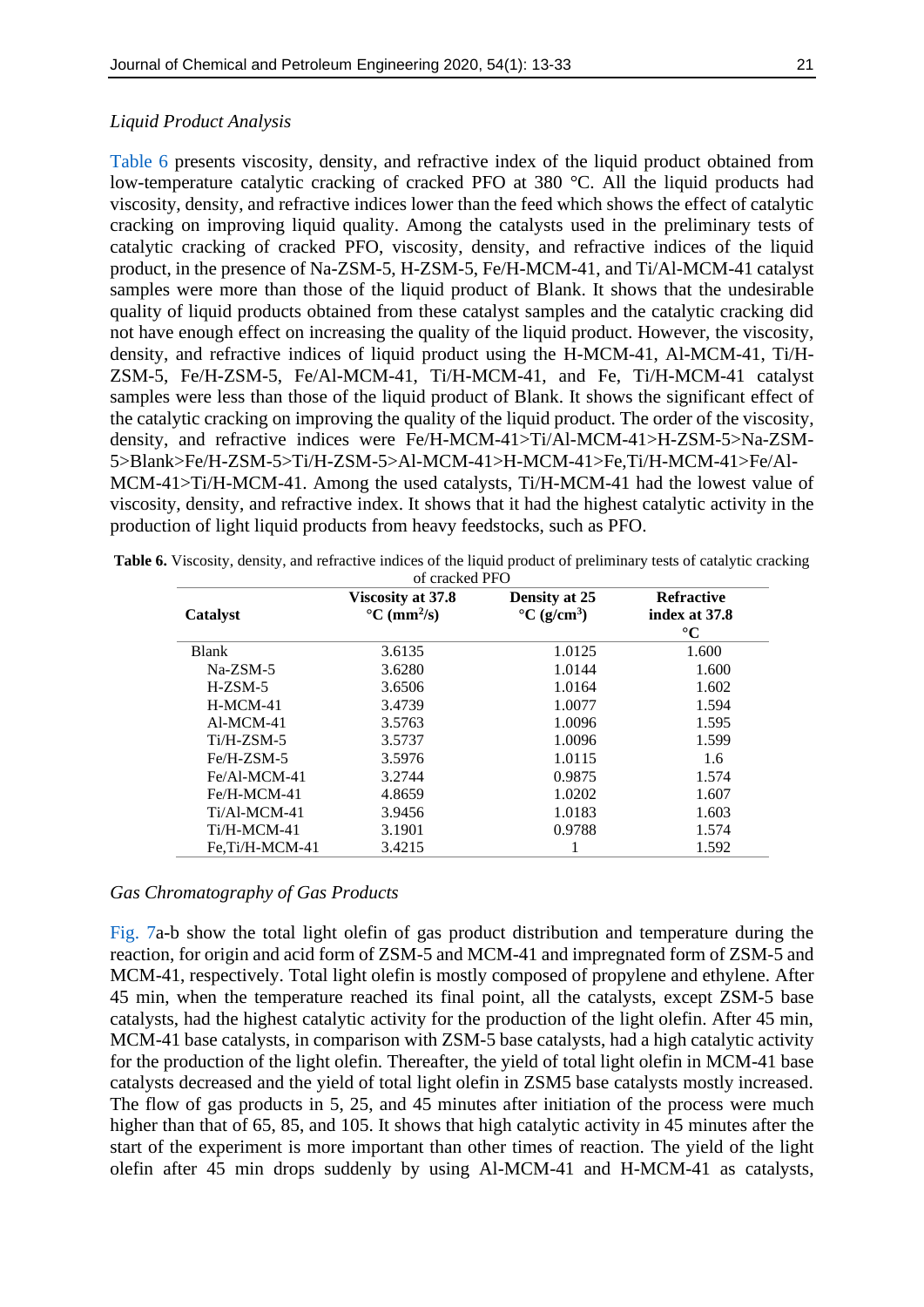However, the impregnated MCM-41 based catalysts decrease the yield of the light olefin and show the effect of impregnating of MCM-41 base catalysts with iron and titanium on increasing the stability of the catalyst and decreasing of coke formation during the reaction. After 45 min, among all the employed catalysts, H-MCM-41, Al-MCM-41, Ti/H-MCM-41, and Ti/Al-MCM-41 had the highest total olefin yield, respectively.



**Fig. 7.** Temperature of the reaction during the reaction progress and the total light olefin of produced gas (a) using origin and acid form of ZSM-5 and MCM-41 base catalysts and (b) using the impregnated form of ZSM-5 and MCM-41 base catalysts

High yield of light olefin as a result of using the ZSM-5 base catalysts emphasizes that ZSM-5 base catalysts are very suitable for the production of a light olefin such as ethylene and propylene however most of the product remains in the liquid state and the liquid product obtained from ZSM-5 base catalysts do not have the desirable quality to be used as fuels, such as gasoline and light gasoil. Ion exchange creates intracrystalline mesopores in the aluminosilicate catalyst which could help metal species to transfer easily into aluminosilicate catalyst crystals and shorten the distance between acid sites and metal active sites. Also, intracrystalline mesopores could improve the diffusion and adsorption properties of the reactant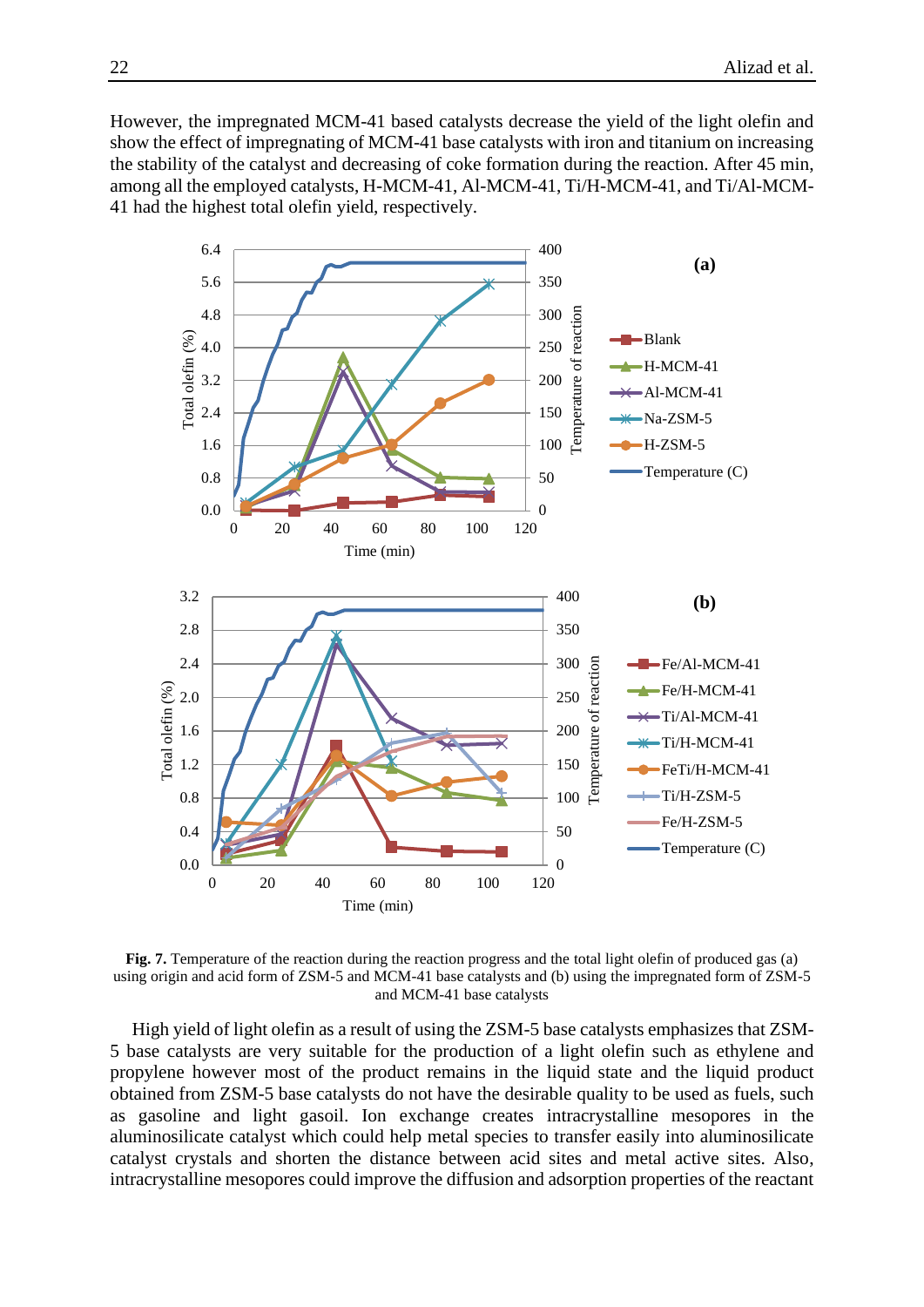molecules. Impregnation of metal species reduces the total amount of acid sites which could increase the yield of total olefin in the gas product. In comparison to Ti and Fe impregnation, two metal species have the same performance in the catalytic reaction. But Ti has better resistance in the reaction condition in high temperature which means that the bond of  $TiO<sub>2</sub>$ molecules with the aluminosilicate catalyst is stronger than the  $Fe<sub>2</sub>O<sub>3</sub>$  molecules.

[Fig. 8a](#page-11-0)-b show the total paraffin of gas product distribution and temperature, during the reaction process, for origin and acid form of ZSM-5 and MCM-41 and impregnated form of ZSM-5 and MCM-41, respectively. Total paraffin is mainly composed of methane, ethane, propane, and isomers of butane. The share of lighter products, such as methane and ethane, is more than the share of propane and isomers of butane. After 45 min, when the temperature reached its final point, all the MCM-41 base catalysts had a high catalytic activity for the production of kinds of paraffin, but ZSM-5 base catalysts had a low catalytic activity for the production of different forms of paraffins. It emphasize that, for production of light paraffinic products, ZSM-5 base catalysts are not suitable and ZSM-5 base catalysts are selective ones which only produce light olefins, such as ethylene and propylene, because of micropore structure and small cages of ZSM-5 catalyst; however, MCM-41 base catalysts have mesoporous structures with large cages for easy access and diffusion of large molecules of hydrocarbons. In the presence of Al-MCM-41 and H-MCM-41 catalysts, the yield of total paraffin suddenly dropped after 45 min, However, the application of impregnated MCM-41 based catalysts, as total light olefin, slightly decreased total yield of the paraffin. In comparison to the ZSM-5 and MCM-41 based catalysts, MCM-41 based catalysts have a mesoporous structure that suitable for molecules of heavy feedstocks. Ion exchange decreases the acidity of the catalysts and improves the performance of reaction. According to the results, Ti increases active metal sites that improve the cracking of large molecules. So the Ti/H-MCM-41 catalyst chosen for the secondary tests.

#### **Experimental Design Tests of Catalytic Cracking of Cracked PFO**

After preliminary tests, 3%Ti/H-MCM-41 was selected as the best catalyst for upgrading the cracked PFO. Numerical values of the three important parameters such as liquid, solid, gas product yields, and properties of liquid products for each run are listed in [Table 7.](#page-11-1)

In each run of cracked PFO catalytic cracking, the distribution of gas products includes dry gas, LPG, and C5+ include methane, ethane, propane, isomers of butane, and a larger amount of aromatic compounds, respectively, which is listed in [Table 8.](#page-12-0) Most of the feed include aromatics such as benzene, toluene, and isomers of xylenes. Aromatic compounds are cracked so hard by catalytic cracking and easily evaporated because of low boiling point and volatility properties, therefore most of the gas products include aromatic compounds.

## *Data Analysis*

Data obtained from experimental design tests of catalytic cracking of cracked PFO were statistically analyzed to identify the important parameters for each response. Analysis of variance (ANOVA) of the experimental design tests was carried out to choose the best model. After checking out all models, it was found that a reduced 2FI model for liquid yield and

viscosity of the liquid product as well as a reduced quadratic model for the total olefin yield of gas product could have the best fit to the experimental design test data. Three main parameters are A, B, and C which indicate the temperature of reaction (°C), the catalyst to feed ratio, and the loading of metal (%), respectively. The liquid yields' response involved the parameters of A, B, C, and BC and viscosity of liquid products' response involved the parameters of A, B, C, AB, and BC and the total olefin yield of gas products' response involved the parameters of A, B, C,  $A^2$ ,  $B^2$ , and  $C^2$ . The summary of the ANOVA test results for the three important responses is presented in [Table 9.](#page-12-1)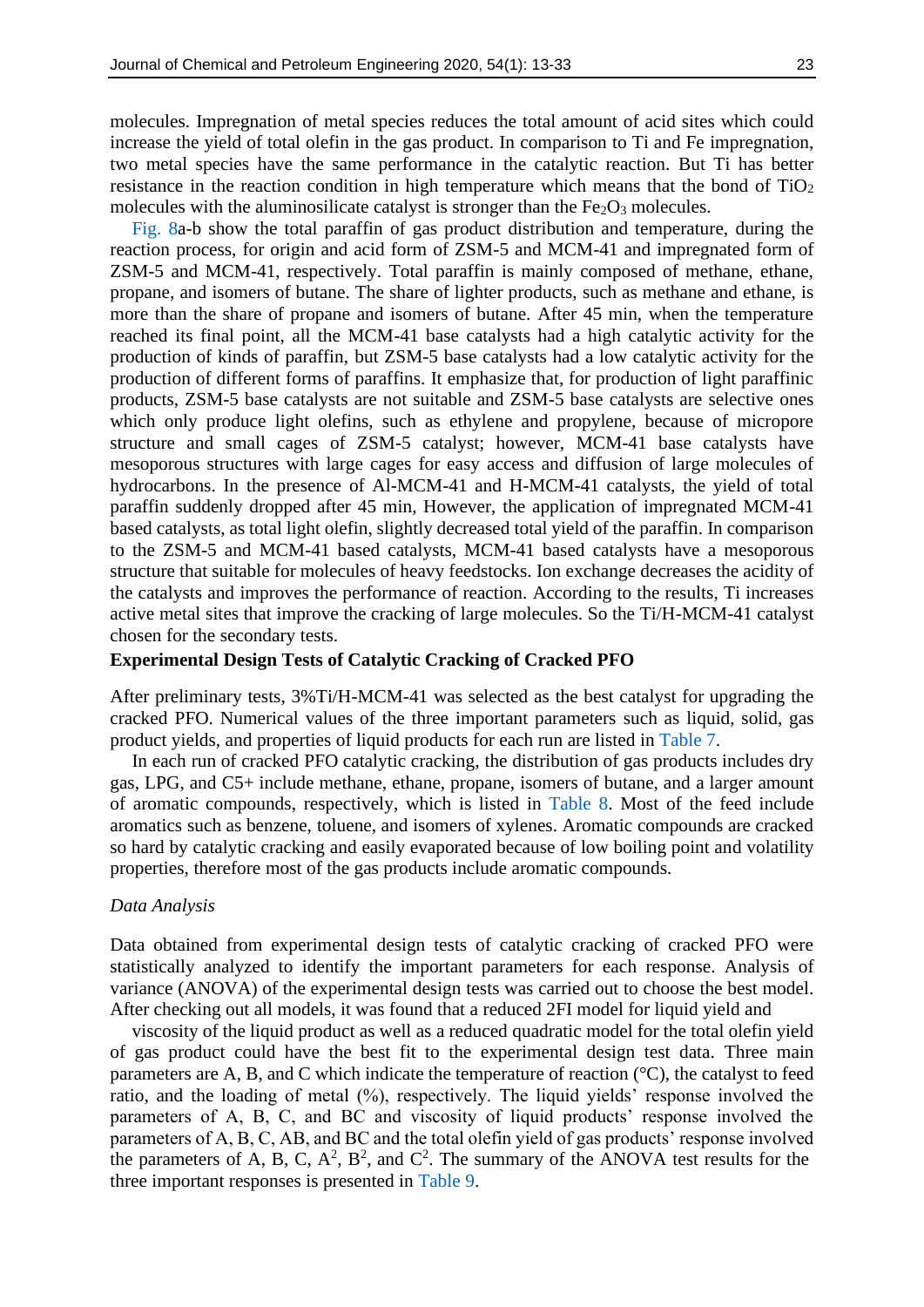| Run | <b>Temperature</b><br>$({}^{\circ}C)$ | Catalyst<br>to feed<br>ratio | <b>Ti</b> loading<br>$(wt. \% )$ | Liquid<br>yield<br>$(wt. \% )$ | Solid yield Gas yield<br>$(wt. \% )$ | $(wt. \% )$ | <b>Viscosity</b><br>at 37.8 °C<br>$\text{(mm}^2\text{/s)}$ | <b>Density at</b><br>$25^{\circ}$ C | <b>Refractive</b><br>index at<br>37.8 °C |
|-----|---------------------------------------|------------------------------|----------------------------------|--------------------------------|--------------------------------------|-------------|------------------------------------------------------------|-------------------------------------|------------------------------------------|
| 1   | 392                                   | 0.0522                       | 4.0                              | 84.66                          | 12.88                                | 2.46        | 3.1744                                                     | 0.9774                              | 1.574                                    |
| 2   | 380                                   | 0.0400                       | 2.5                              | 76.91                          | 6.44                                 | 16.65       | 3.3983                                                     | 0.9888                              | 1.5845                                   |
| 3   | 400                                   | 0.0700                       | 2.5                              | 87.62                          | 4.93                                 | 7.45        | 3.3897                                                     | 0.9872                              | 1.581                                    |
| 4   | 380                                   | 0.0700                       | 5.0                              | 80.28                          | 11.68                                | 8.04        | 3.1470                                                     | 0.9761                              | 1.574                                    |
| 5   | 392                                   | 0.0878                       | 4.0                              | 75.55                          | 10.84                                | 13.61       | 3.4120                                                     | 0.9894                              | 1.5845                                   |
| 6   | 380                                   | 0.0700                       | 2.5                              | 77.87                          | 11.94                                | 10.28       | 3.2249                                                     | 0.9799                              | 1.5765                                   |
|     | 368                                   | 0.0522                       | 1.0                              | 75                             | 16.66                                | 8.35        | 3.3743                                                     | 0.9856                              | 1.5815                                   |
| 8   | 368                                   | 0.0878                       | 4.0                              | 69.8                           | 5.62                                 | 24.58       | 3.0869                                                     | 0.9722                              | 1.569                                    |
| 9   | 380                                   | 0.0700                       | 2.5                              | 81.4                           | 11.73                                | 6.87        | 3.2765                                                     | 0.9812                              | 1.577                                    |
| 10  | 392                                   | 0.0522                       | 1.0                              | 80.72                          | 12.5                                 | 6.79        | 3.2848                                                     | 0.9820                              | 1.579                                    |
| 11  | 392                                   | 0.0878                       | 1.0                              | 81.22                          | 8.39                                 | 10.39       | 3.2751                                                     | 0.9818                              | 1.578                                    |
| 12  | 360                                   | 0.0700                       | 2.5                              | 72.7                           | 9.21                                 | 18.09       | 3.3047                                                     | 0.9869                              | 1.5825                                   |
| 13  | 368                                   | 0.0522                       | 4.0                              | 76.43                          | 11.11                                | 12.45       | 3.1710                                                     | 0.9769                              | 1.575                                    |
| 14  | 380                                   | 0.0700                       | 0.0                              | 81.34                          | 7.14                                 | 11.25       | 3.4739                                                     | 1.0077                              | 1.594                                    |
| 15  | 380                                   | 0.0700                       | 2.5                              | 78.27                          | 11.24                                | 10.49       | 3.3818                                                     | 0.9870                              | 1.582                                    |
| 16  | 368                                   | 0.0878                       | 1.0                              | 73.04                          | 16.59                                | 10.37       | 3.1702                                                     | 0.9768                              | 1.574                                    |
| 17  | 380                                   | 0.1000                       | 2.5                              | 83.56                          | 12.79                                | 3.65        | 3.1686                                                     | 0.9751                              | 1.573                                    |

<span id="page-11-0"></span>

<span id="page-11-1"></span>**Table 7.** Numerical values of each experimental design tests' parameter, the yield of products and properties of the liquid product of extellitio appeling of applied PFO the liquid product of catalytic cracking of cracked PFO

**Fig. 8.** Temperature during reaction process and total paraffin of gas produced (a)using origin and acid form of ZSM-5 and MCM-41 base catalysts (b)using the impregnated form of ZSM-5 and MCM-41 base catalysts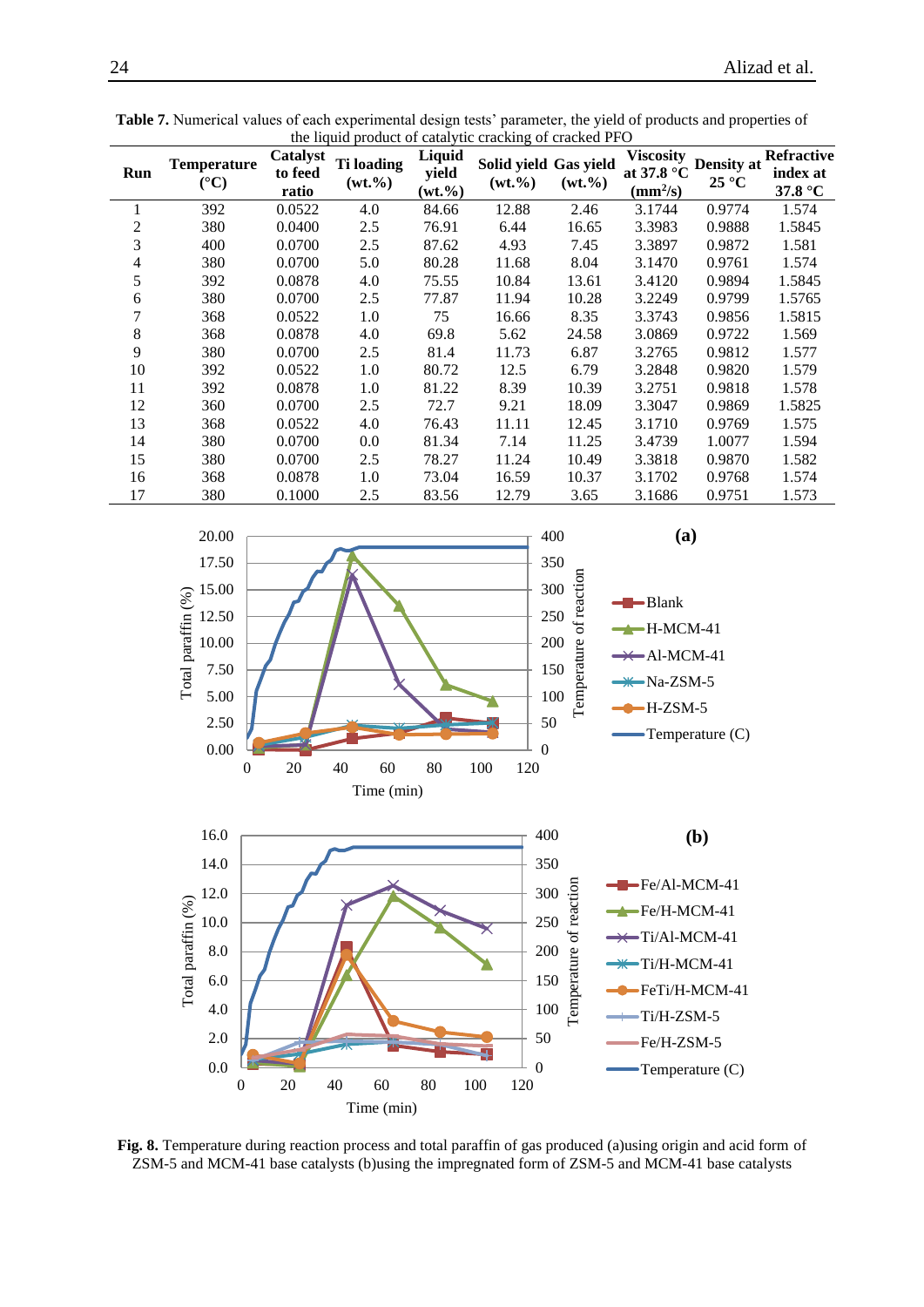<span id="page-12-0"></span>

| Run            |                                                                                    | Ethylene Propylene $C2=+C3=$ |      | <b>Total</b><br><b>Olefins</b> | Dry Gas | LPG  | <b>Table 0.</b> Distribution of gas product for experimental design tests of catarytic cracking of cracked 11 O<br><b>Total</b><br><b>Paraffins</b> | $C5+$ | <b>Total</b> |  |  |
|----------------|------------------------------------------------------------------------------------|------------------------------|------|--------------------------------|---------|------|-----------------------------------------------------------------------------------------------------------------------------------------------------|-------|--------------|--|--|
| 1              | 0.60                                                                               | 0.90                         | 1.51 | 2.02                           | 5.57    | 0.78 | 6.35                                                                                                                                                | 91.63 | 100          |  |  |
| 2              | 0.46                                                                               | 0.72                         | 1.18 | 1.58                           | 4.47    | 0.83 | 5.57                                                                                                                                                | 92.86 | 100          |  |  |
| 3              | 0.67                                                                               | 1.01                         | 1.68 | 2.27                           | 8.30    | 0.87 | 9.17                                                                                                                                                | 88.56 | 100          |  |  |
| 4              | 0.87                                                                               | 1.30                         | 2.18 | 2.91                           | 9.11    | 0.90 | 1.01                                                                                                                                                | 87.08 | 100          |  |  |
| 5              | 0.80                                                                               | 1.20                         | 2.01 | 2.45                           | 9.60    | 0.94 | 10.54                                                                                                                                               | 87.01 | 100          |  |  |
| 6              | 1.51                                                                               | 1.93                         | 3.43 | 3.58                           | 17.01   | 1.92 | 18.93                                                                                                                                               | 77.50 | 100          |  |  |
| $\overline{7}$ | 0.59                                                                               | 0.87                         | 1.46 | 1.96                           | 6.67    | 1.13 | 7.89                                                                                                                                                | 90.15 | 100          |  |  |
| 8              | 0.98                                                                               | 1.54                         | 2.53 | 3.38                           | 11.11   | 1.59 | 12.70                                                                                                                                               | 83.92 | 100          |  |  |
| 9              | 0.94                                                                               | 1.38                         | 2.32 | 3.06                           | 11.67   | 1.28 | 12.95                                                                                                                                               | 83.99 | 100          |  |  |
| 10             | 0.33                                                                               | 0.69                         | 1.02 | 1.13                           | 2.89    | 1.03 | 3.92                                                                                                                                                | 94.95 | 100          |  |  |
| 11             | 1.17                                                                               | 1.77                         | 2.94 | 4.12                           | 12.11   | 1.47 | 13.58                                                                                                                                               | 82.31 | 100          |  |  |
| 12             | 0.61                                                                               | 0.97                         | 1.58 | 2.10                           | 7.17    | 1.13 | 8.31                                                                                                                                                | 89.59 | 100          |  |  |
| 13             | 0.59                                                                               | 0.94                         | 1.53 | 1.92                           | 6.14    | 0.90 | 7.05                                                                                                                                                | 91.04 | 100          |  |  |
| 14             | 1.30                                                                               | 2.02                         | 3.32 | 3.77                           | 15.54   | 2.69 | 18.23                                                                                                                                               | 78.01 | 100          |  |  |
| 15             | 1.21                                                                               | 1.81                         | 3.03 | 3.99                           | 13.57   | 1.52 | 15.09                                                                                                                                               | 80.92 | 100          |  |  |
| 16             | 0.93                                                                               | 1.61                         | 2.54 | 3.41                           | 10.22   | 1.52 | 11.74                                                                                                                                               | 84.85 | 100          |  |  |
| 17             | 1.54                                                                               | 2.36                         | 3.90 | 5.57                           | 17.15   | 1.78 | 18.93                                                                                                                                               | 75.49 | 100          |  |  |
|                | Table 9. Summary of analysis of variance (ANOVA) for important responses<br>$\sim$ |                              |      |                                |         |      |                                                                                                                                                     |       |              |  |  |

<span id="page-12-1"></span>

|                                         |                    |                   |            | Table 9. Summary of analysis of variance (ANOVA) for important responses |                |         |             |
|-----------------------------------------|--------------------|-------------------|------------|--------------------------------------------------------------------------|----------------|---------|-------------|
| <b>Response</b>                         |                    | Sum of<br>squares | <b>DOF</b> | <b>Mean</b><br>square                                                    | <b>F-value</b> | p-value | Lack of fit |
| Liquid yield                            | Model<br>Residuals | 235.68<br>110.30  | 4<br>12    | 58.92<br>9.19                                                            | 6.41           | 0.0053  | 0.3041      |
| Viscosity of<br>liquid product          | Model<br>Residuals | 0.13<br>0.076     | 5<br>11    | 0.026<br>0.006929                                                        | 3.76           | 0.0314  | 0.5627      |
| Total olefin<br>yield of gas<br>product | Model<br>Residuals | 16.78<br>3.51     | 6<br>10    | 2.80<br>0.35                                                             | 7.98           | 0.0024  | 0.4096      |

[Table 10](#page-12-2) displays the ANOVA results at 95% confidence levels for liquid yield response. According to the p-value, as a tool for evaluation of the significance level of parameters, the impact of the temperature of reaction  $(A)$  is significant with p-value  $\lt 0.05$ . In addition, the model variable is insignificant with the p-value larger than 0.05, so catalyst to feed ratio (B), loading of metal (C), and interaction between catalyst to feed ratio and loading of metal (BC) are insignificant for liquid yield response. Based on the values of the monomial coefficients derived from the model,  $p(A) = 0.0005$ ,  $p(B) = 0.6011$  and  $p(C) = 0.6433$ , the decreasing order of the influence of independent variables on liquid yield response is the temperature of reaction > catalyst to feed ratio > loading of metal.

<span id="page-12-2"></span>

|           |                          |                                |                          |                |                                   | <b>Table 10.</b> Coefficients of regressions and their significances for liquid yield response |                |
|-----------|--------------------------|--------------------------------|--------------------------|----------------|-----------------------------------|------------------------------------------------------------------------------------------------|----------------|
| Factor    | Coefficien<br>t estimate | <b>Degree</b><br>of<br>freedom | <b>Standard</b><br>error | <b>F-value</b> | 95%<br>confidence<br>interval Low | 95%<br>confidence<br>interval High                                                             | <b>p-value</b> |
| Intercept | 78.60                    |                                | 0.74                     |                | 77.00                             | 80.21                                                                                          | -              |
| A         | 3.88                     |                                | 0.82                     | 22.35          | 2.09                              | 5.67                                                                                           | 0.0005         |
| B         | $-0.44$                  |                                | 0.82                     | 0.29           | $-2.23$                           | 1.35                                                                                           | 0.6011         |
| C         | $-0.39$                  |                                | 0.82                     | 0.23           | $-2.18$                           | 1.40                                                                                           | 0.6433         |
| ВC        | $-1.79$                  |                                | 1.07                     | 2.77           | $-4.12$                           | 0.55                                                                                           | 0.1217         |

[Table 11](#page-13-0) displays the ANOVA results at 95% confidence levels for the viscosity of liquid product response. According to the p-value, as a tool for evaluation of the significance level of parameters, the impact of loading of metal  $(C)$  is significant with p-value  $< 0.05$ . In addition, the model variable is insignificant with the p-value larger than 0.05, so the temperature of reaction (A), catalyst to feed ratio (B), the interaction between the temperature of reaction and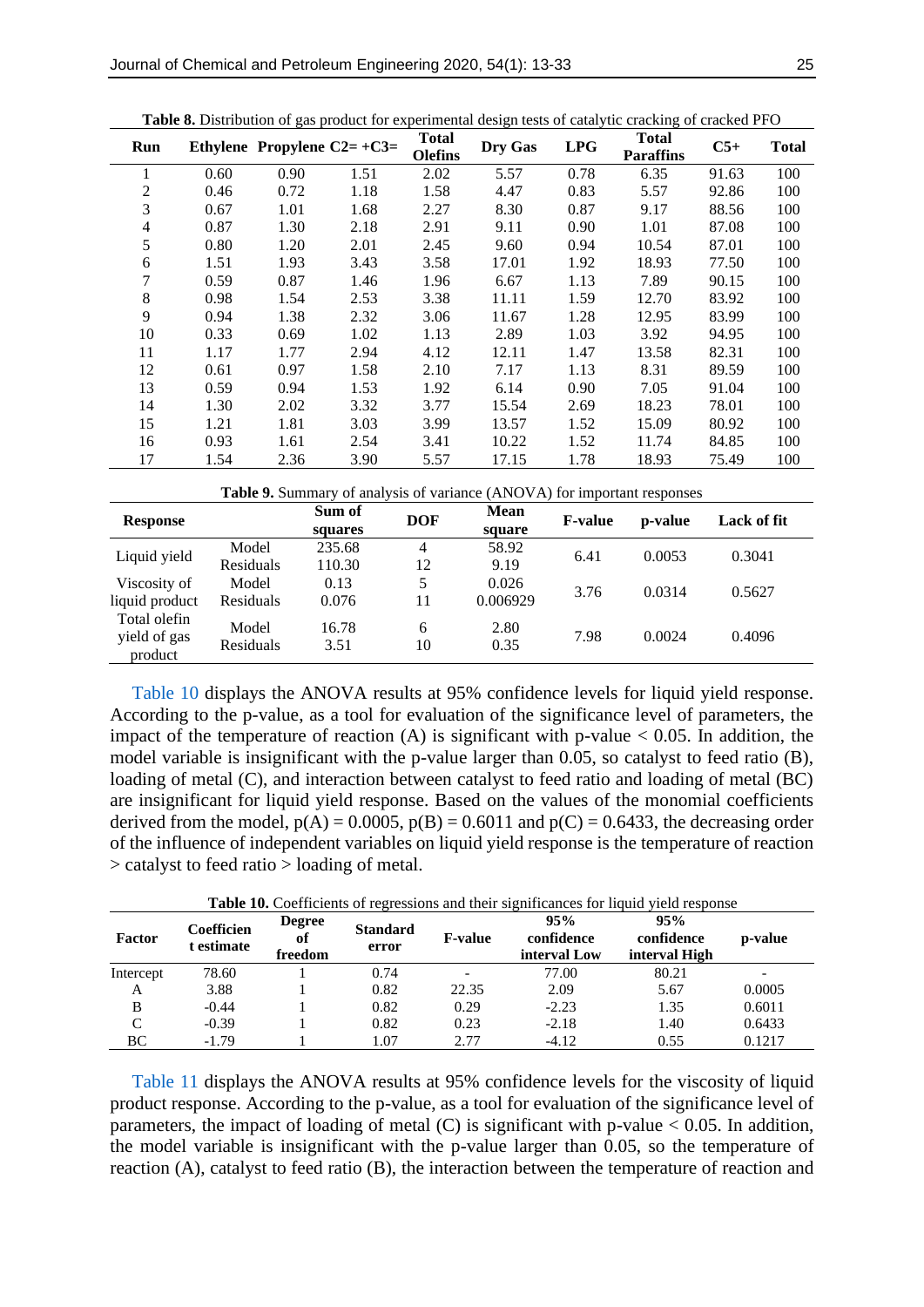catalyst to feed ratio (AB) and interaction between catalyst to feed ratio and loading of metal (BC) are insignificant for the viscosity of liquid product response. Based on the values of the monomial coefficients derived from the model,  $p(A) = 0.1418$ ,  $p(B) = 0.1745$  and  $p(C) =$ 0.0233, the decreasing order of the influence of independent variables on the viscosity of liquid product response is the loading of metal > temperature of reaction > catalyst to feed ratio. [Table](#page-13-1)  [12](#page-13-1) displays the ANOVA results at 95% confidence levels for the total olefin yield of gas product response. According to the p-value, as a tool for evaluation of the significance level of parameters, the impact of catalyst to feed ratio (B) and the second order of temperature of reaction ( $A^2$ ) are significant with p-value < 0.05. In addition, the model variable is insignificant with the p-value larger than 0.05, so the temperature of reaction (A), loading of metal (C), the second order of catalyst to feed ratio  $(B^2)$  and the second order of loading of metal  $(C^2)$  are insignificant for total olefin yield of gas product response. Based on the values of the monomial coefficients derived from the model,  $p(A) = 0.7679$ ,  $p(B) = 0.0001$  and  $p(C) = 0.3190$ , the decreasing order of the influence of independent variables on total olefin yield of gas product response is the catalyst to feed ratio> loading of metal> temperature of reaction.

[Eq.](#page-13-2) 2[-4](#page-13-3) were obtained from the experimental design tests of catalytic cracking of cracked PFO using Design-Expert software.

<span id="page-13-2"></span>Liquid yield (%) = 
$$
+78.60 + 3.88A - 0.44B - 0.39C - 1.79BC
$$
 (2)

\nViscosity of liquid product  $(mm^2/s)$ 

\n(2)

<span id="page-13-4"></span><span id="page-13-3"></span> $= +3.28 + 0.036A - 0.033B - 0.059C + 0.065AB + 0.046BC$  (3) Total olefin yield of gas product (%)

 $= +3.57 - 0.049A + 0.95B - 0.17C - 0.58A^2 - 0.090B^2 - 0.17C^2$ (4)

Where A, B, and C are the temperature (°C), the catalyst to feed ratio, and loading of Ti (%).

[Fig.9a](#page-14-0)-b shows contour plots of the predicted liquid yield constructed by [Eq.](#page-13-2) 2 as the function of temperature ( $^{\circ}$ C) and catalyst to feed ratio, loading of Ti (%), and temperature ( $^{\circ}$ C), respectively. In [Eq. 2,](#page-13-2) coefficient of A is larger than other coefficients of other parameters; i.e. liquid yield of product is mainly affected by the temperature of the reaction. Increasing the temperature increases the liquid yield of the product, however increasing catalyst to feed ratio or the loading of Ti decreases the liquid yield slightly; however, a catalyst to feed ratio and loading of Ti affect the viscosity reduction to obtain the lighter liquid product.

<span id="page-13-0"></span>

| <b>Factor</b> | <b>Coefficient</b><br>estimate | <b>Degree</b><br>of<br>freedom | <b>Standard</b><br>error | <b>F-value</b> | 95%<br>confidence<br>interval Low | 95%<br>confidence<br>interval High | p-value                  |
|---------------|--------------------------------|--------------------------------|--------------------------|----------------|-----------------------------------|------------------------------------|--------------------------|
| Intercept     | 3.28                           |                                | 0.020                    |                | 3.23                              | 3.32                               | $\overline{\phantom{0}}$ |
| А             | 0.036                          |                                | 0.023                    | 2.50           | $-0.014$                          | 0.085                              | 0.1418                   |
| B             | $-0.033$                       |                                | 0.023                    | 2.11           | $-0.082$                          | 0.017                              | 0.1745                   |
| C             | $-0.059$                       |                                | 0.023                    | 6.93           | $-0.11$                           | $-9.726E - 003$                    | 0.0233                   |
| AВ            | 0.065                          |                                | 0.029                    | 4.81           | $-2.611E-004$                     | 0.13                               | 0.0508                   |
| BC            | 0.046                          |                                | 0.029                    | 2.43           | $-0.019$                          | 0.11                               | 0.1470                   |

Table 11. Coefficients of regressions and their significances for viscosity of liquid product response

<span id="page-13-1"></span>[Fig. 10a](#page-15-0)-b show contour plots of the predicted viscosity of liquid product constructed by [Eq.](#page-13-4)  [3,](#page-13-4) as the function of the loading of Ti (%), temperature(°C), a catalyst to feed ratio, and loading of Ti(%), respectively. Negative coefficients of B and C in [Eq. 3](#page-13-4) show that catalyst to feed ratio and the loading of Ti had a positive effect on the viscosity reduction. Increasing temperature increases the liquid yield and viscosity; however, the increasing catalyst to feed ratio and the loading of Ti decrease liquid yield and viscosity. Conditions of three important parameters are optimized to maximize the liquid yield with high quality of the liquid product, using an experimental design.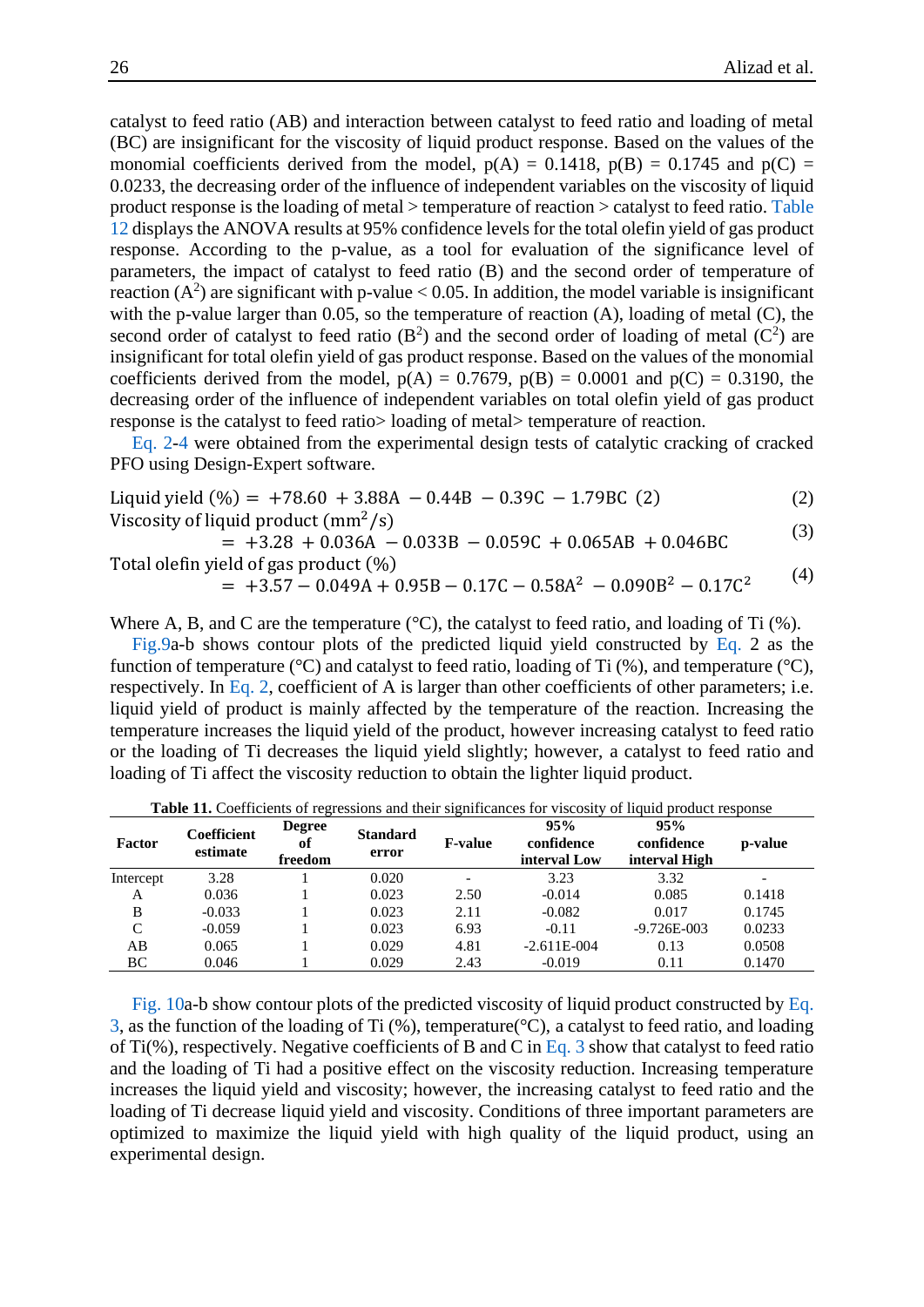| Table 12. Coefficients of regressions and their significances for total olefin yield of gas product response |                                   |                      |                          |                |                                   |                                    |         |  |  |  |  |
|--------------------------------------------------------------------------------------------------------------|-----------------------------------|----------------------|--------------------------|----------------|-----------------------------------|------------------------------------|---------|--|--|--|--|
| Factor                                                                                                       | <b>Coefficient of</b><br>estimate | Degree of<br>freedom | <b>Standard</b><br>error | <b>F-value</b> | 95%<br>confidence<br>interval Low | 95%<br>confidence<br>interval High | p-value |  |  |  |  |
| Intercept                                                                                                    | 3.57                              |                      | 0.34                     | -              | 2.81                              | 4.33                               |         |  |  |  |  |
| A                                                                                                            | $-0.049$                          |                      | 0.16                     | 0.092          | $-0.41$                           | 0.31                               | 0.7679  |  |  |  |  |
| B                                                                                                            | 0.95                              |                      | 0.16                     | 35.74          | 0.60                              | 1.31                               | 0.00001 |  |  |  |  |
| C                                                                                                            | $-0.17$                           |                      | 0.16                     | 1.10           | $-0.53$                           | 0.19                               | 0.3190  |  |  |  |  |
| $A^2$                                                                                                        | 0.58                              |                      | 0.18                     | 10.84          | $-0.97$                           | $-0.19$                            | 0.0081  |  |  |  |  |
| B <sup>2</sup>                                                                                               | $-0.090$                          |                      | 0.18                     | 0.26           | $-0.48$                           | 0.30                               | 0.6230  |  |  |  |  |
| $\mathbb{C}^2$                                                                                               | $-0.17$                           |                      | 0.18                     | 0.96           | $-0.57$                           | 0.22                               | 0.3511  |  |  |  |  |

<span id="page-14-0"></span>



**Fig. 9**. Contour plots of the predicted liquid yield as the function of (a)temperature (°C) and catalyst to feed ratio (b) loading of Ti (%) and temperature (°C)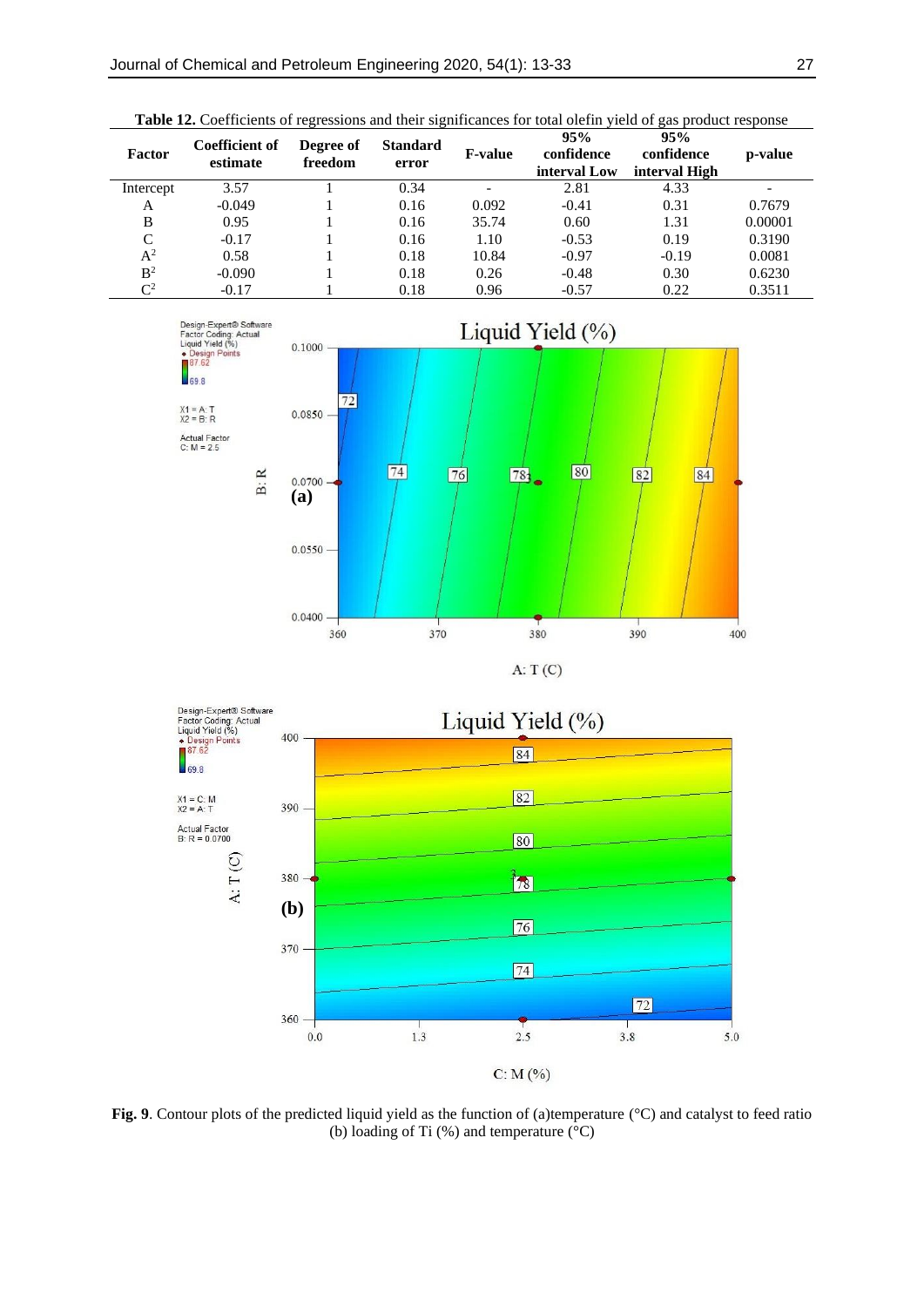[Fig. 11a](#page-16-0)-b show contour plots of the predicted total olefin of gas product constructed by [Eq.](#page-13-3)  [4](#page-13-3) as the function of temperature(°C) and catalyst to feed ratio, loading of Ti (%) and temperature(°C), respectively. At the same time of high-quality liquid production, after 45 min, the gas product was analyzed with a gas chromatography instrument to optimize the distribution of liquid and gas products. At an average temperature, between 370-390 °C, the production of light olefins, such as ethylene and propylene, improved. An increasing catalyst to feed ratio increases the total olefin yield of the gas product, as well. In [Fig. 11b](#page-16-0), the area inside contour of 3.5 shows a suitable value of loading of Ti which is between 0.75-2.75 %.

<span id="page-15-0"></span>

**Fig. 10**. Contour plots of the predicted viscosity as the function of (a)loading of Ti(%) and temperature(°C) and (b) catalyst to feed ratio and loading of Ti (%)

[Fig. 12](#page-13-1) shows the desirability factor for the maximum of liquid yield and total olefin of gas product and a minimum of viscosity. To obtain the optimum value of different parameters, the desirability factor in the Expert Design software utilized. The experimental design is to produce a high amount of liquid with low viscosity to maximize the gasoline yield. The maximum yield of total olefin of the gas product is the second aim as the byproduct. In [Fig. 12,](#page-16-1) the area with values above 0.8 is the optimum condition for the experimental design test. Under optimum condition, the temperature, catalyst to feed ratio, and loading of Ti are between 370-390 °C, 0.085-0.1, and 1-3 %, respectively.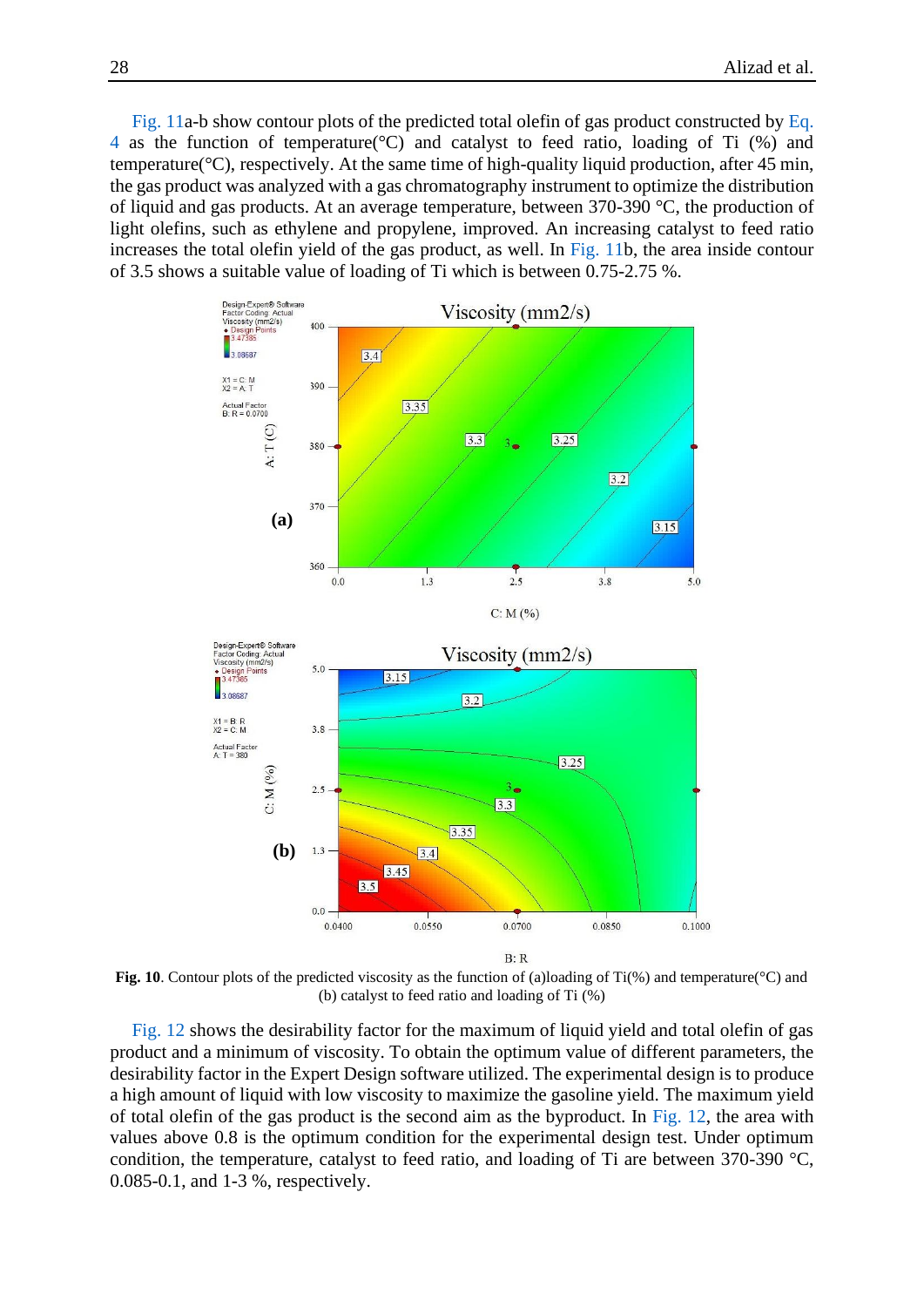<span id="page-16-0"></span>



<span id="page-16-1"></span>**Fig. 11**. Contour plots of predicted total olefin of gas product as the function of (a)temperature(°C) and catalyst to feed ratio and (b) loading of Ti  $(\%)$  and temperature( $°C$ )



**Fig. 12**. The desirability factor for the maximum liquid yield and total olefin of gas product and minimum of the viscosity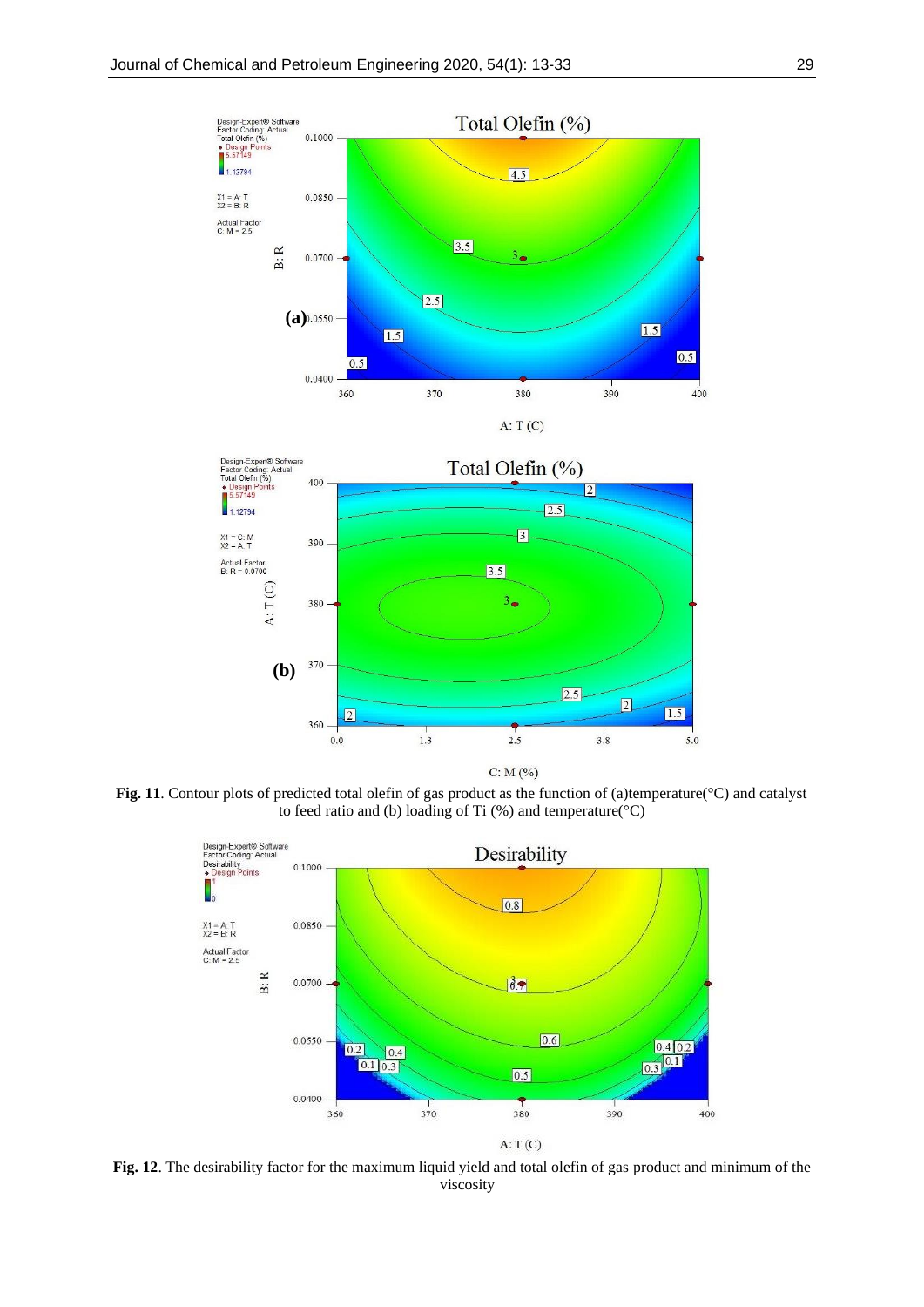# *Liquid Product Analysis*

[Table 13](#page-17-0) exhibits liquid product high-performance liquid chromatography (HPLC) of the optimum condition of the experimental design tests (Run 17). Almost 85% of the liquid product is iso-paraffins and aromatics which are very useful hydrocarbons fuels, such as gasoline and gas oil with high octane and cetane number, respectively. Nearly 26 wt. % of the liquid product is in the range of gasoline  $(C_5-C_{10})$  and the rest is in the range of light gas oil  $(C_{11}-C_{16})$ . The average molecular weight of the liquid product is  $156.4$  g/cm<sup>3</sup> which is near the molecular weight of  $C_{11}H_{24}$ .

<span id="page-17-0"></span>

| Type of       | Carbon           | Table 13. Liquid product analysis of the optimum condition of the experimental design tests | Volume |              |
|---------------|------------------|---------------------------------------------------------------------------------------------|--------|--------------|
| hydrocarbons  | <b>Number</b>    | Weight (%)                                                                                  | (%)    | Mole $(\% )$ |
|               | 6                | 5.591                                                                                       | 5.052  | 11.194       |
|               | $\boldsymbol{7}$ | 5.264                                                                                       | 4.825  | 8.936        |
|               | 8                | 2.976                                                                                       | 2.725  | 4.384        |
|               | 9                | 2.688                                                                                       | 2.311  | 3.537        |
|               | 10               | 3.862                                                                                       | 3.515  | 4.500        |
| Aromatics     | 11               | 5.723                                                                                       | 4.883  | 6.182        |
|               | 12               | 5.434                                                                                       | 5.000  | 5.238        |
|               | 14               | 0.087                                                                                       | 0.081  | 0.072        |
|               | 15               | 0.087                                                                                       | 0.081  | 0.066        |
|               | Sum              | 31.712                                                                                      | 28.473 | 44.109       |
|               | 6                | 0.343                                                                                       | 0.417  | 0.623        |
|               | $\overline{7}$   | 0.079                                                                                       | 0.093  | 0.123        |
|               | 10               | 0.685                                                                                       | 0.744  | 0.753        |
| Iso-paraffins | 14               | 6.231                                                                                       | 6.528  | 4.912        |
|               | 15               | 46.017                                                                                      | 47.852 | 33.881       |
|               | Sum              | 53.355                                                                                      | 55.634 | 40.291       |
|               | 9                | 1.262                                                                                       | 1.273  | 1.563        |
|               | 10               | 0.250                                                                                       | 0.245  | 0.278        |
| Naphtenes     | 12               | 0.082                                                                                       | 0.080  | 0.076        |
|               | Sum              | 1.594                                                                                       | 1.598  | 1.918        |
|               | 5                | 0.153                                                                                       | 0.185  | 0.341        |
|               | $\boldsymbol{6}$ | 1.545                                                                                       | 1.792  | 3.090        |
|               | $\overline{7}$   | 0.085                                                                                       | 0.099  | 0.136        |
|               | 9                | 0.151                                                                                       | 0.165  | 0.187        |
| Olefins       | 12               | 0.272                                                                                       | 0.286  | 0.252        |
|               | 13               | 0.229                                                                                       | 0.239  | 0.196        |
|               | $\overline{4}$   | 0.748                                                                                       | 0.775  | 0.596        |
|               | 16               | 1.209                                                                                       | 1.237  | 0.842        |
|               | Sum              | 4.391                                                                                       | 4.777  | 5.641        |
|               | 9                | 0.164                                                                                       | 0.182  | 0.200        |
|               | 15               | 0.074                                                                                       | 0.077  | 0.055        |
| Paraffins     | 16               | 2.438                                                                                       | 2.527  | 1.684        |
|               | Sum              | 2.676                                                                                       | 2.785  | 1.938        |
|               | $\sqrt{6}$       | 0.246                                                                                       | 0.296  | 0.446        |
|               | $\overline{7}$   | 0.202                                                                                       | 0.234  | 0.313        |
|               | 10               | 0.416                                                                                       | 0.453  | 0.457        |
| Unknowns      | 11               | 1.463                                                                                       | 1.571  | 1.464        |
|               | 12               | 1.100                                                                                       | 1.174  | 1.010        |
|               | 13               | 2.845                                                                                       | 3.006  | 2.414        |
|               | Sum              | 6.271                                                                                       | 6.733  | 6.103        |
| Total         |                  | 100                                                                                         | 100    | 100          |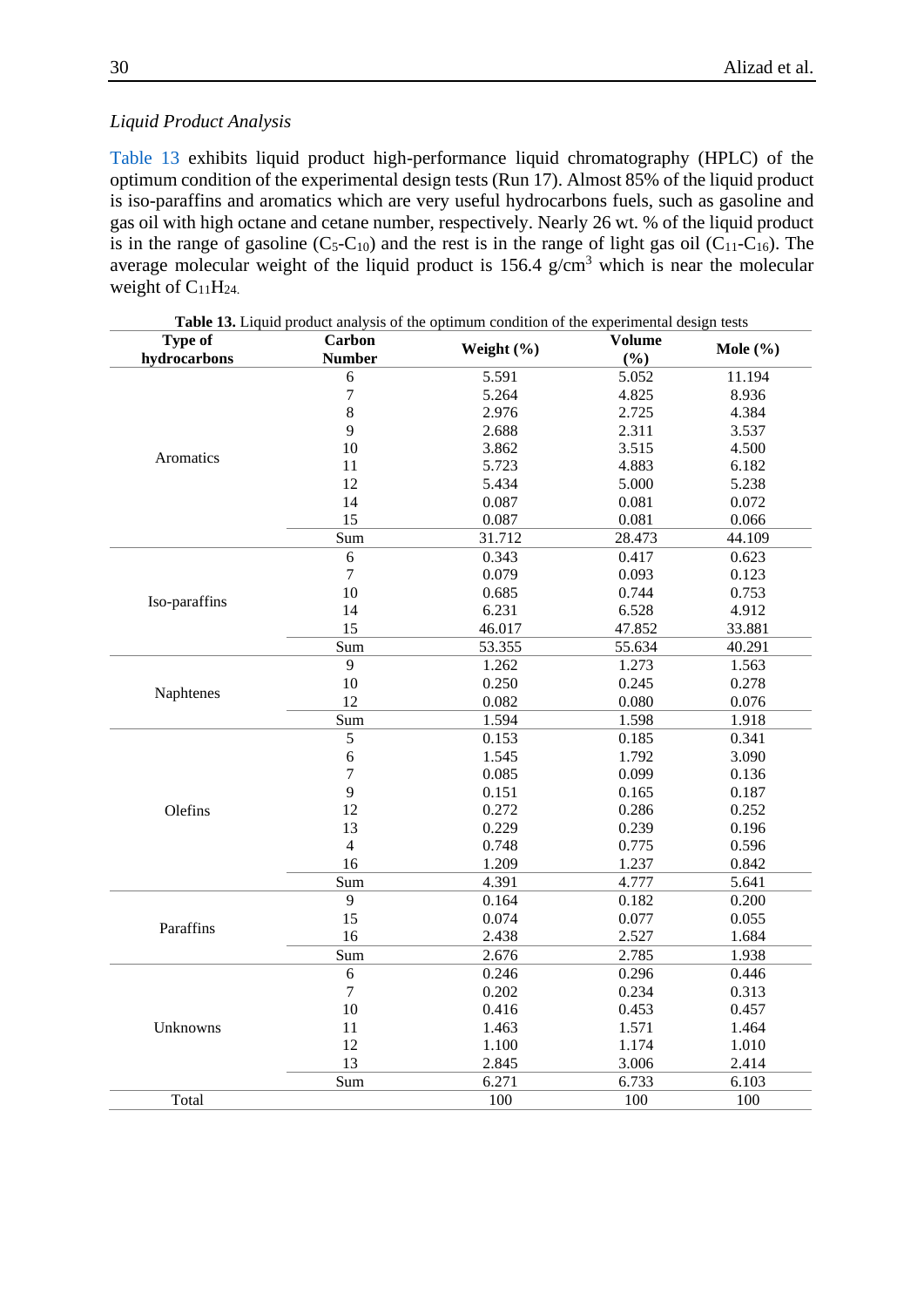## **Conclusions**

Catalytic cracking of cracked PFO was carried out in a semi-batch reactor. Two different kinds of catalyst, ZSM-5, and MCM-41, were used. Also, two modification methods, ion exchange and impregnation with Fe and Ti were studied.

The relative crystallinity of MCM-41 catalysts was calculated using the XRD pattern of the origin and modified form of MCM-41 catalysts. Relative crystallinity of H-MCM-41, Fe/Al-MCM-41, and Ti/H-MCM-41 are 96.4%, 85.7%, and 81.4%, respectively. It means, by impregnating the MCM-41 zeolite, the relative crystallinity of samples falls under 20%, so the structure of the zeolite during the modification is unchanged and the modified samples have high catalytic activity.

Effect of two different modifications, ion exchange and impregnation with Fe and Ti, on the ZSM-5 and MCM-41 base catalyst were studied in the catalytic cracking of cracked PFO. 3%Ti/H-MCM-41 catalyst has the best catalytic activity among all catalysts. Ti/H-MCM-41 has the highest amount of liquid product with the lowest viscosity which means this catalyst is a suitable catalyst for upgrading heavy feedstock such as PFO.

The experimental design was utilized to optimize the liquid and gas product distribution using a five-level central composite design model. Increasing temperature increases liquid yield and viscosity which reduces the quality of the liquid product, as well. So, moderate temperature (between 370-390 °C) is suitable to obtain a high amount of liquid products with high quality. Also, when the temperature is between 370-390 °C, the maximum yield of light olefin of the gas product can be obtained. An increasing catalyst to feed ratio and the loading of Ti slightly decreases the liquid yield, but viscosity reduces widely, so to obtain a high-quality liquid, a High amount of catalyst should be used in the reaction. Also, when the catalyst to feed ratio is more than 0.085 and the loading of Ti is between 0.75-2.75 %, the maximum yield of light olefin of the gas product can be obtained.

The desirability factor is utilized to obtain the optimum condition to maximize the liquid yield and total olefin of the gas product and to minimize the viscosity. The optimum condition of temperature, catalyst to feed ratio, and loading of Ti are between 370-390 °C, 0.085-0.1, and 1-3 %, respectively.

The best catalyst is 2.5%Ti/H-MCM-41 in reaction tests. The liquid product of optimum condition was analyzed. 26 wt. % of the liquid was in the range of gasoline  $(C_5-C_{10})$  and the rest of the liquid product was in the range of light gasoil  $(C_{11}-C_{16})$ . A large amount of liquid product is iso-paraffins and aromatic compounds are very suitable to use as liquid fuels. At 37.8  $\rm{^{\circ}C}$ , the viscosity of the feed is 5.1255 mm<sup>2</sup>/s which is out of the suitable viscosity of light gas oil i.e.  $3-5$  mm<sup>2</sup>/s range. The viscosity of the liquid product in optimum condition is  $3.1686$  $\text{mm}^2$ /s at 37.8 °C, so the viscosity reduction is a key proof for producing high-quality fuel in the range of gasoline and light gas oil.

## **List of Symbols**

- A Temperature of reaction(ºC)
- B Catalyst to feed ratio (-)
- C Loading of metal (wt. %)

List of Greek Letters

 $\Theta$  Angle( $\degree$ )

## **References**

<span id="page-18-0"></span>[1] Zhichang LI, Xianghai ME, Chunming XU, Jinsen GA. Secondary cracking of gasoline and diesel from heavy oil catalytic pyrolysis. Chinese Journal of Chemical Engineering. 2007 Jun 1;15(3):309- 14.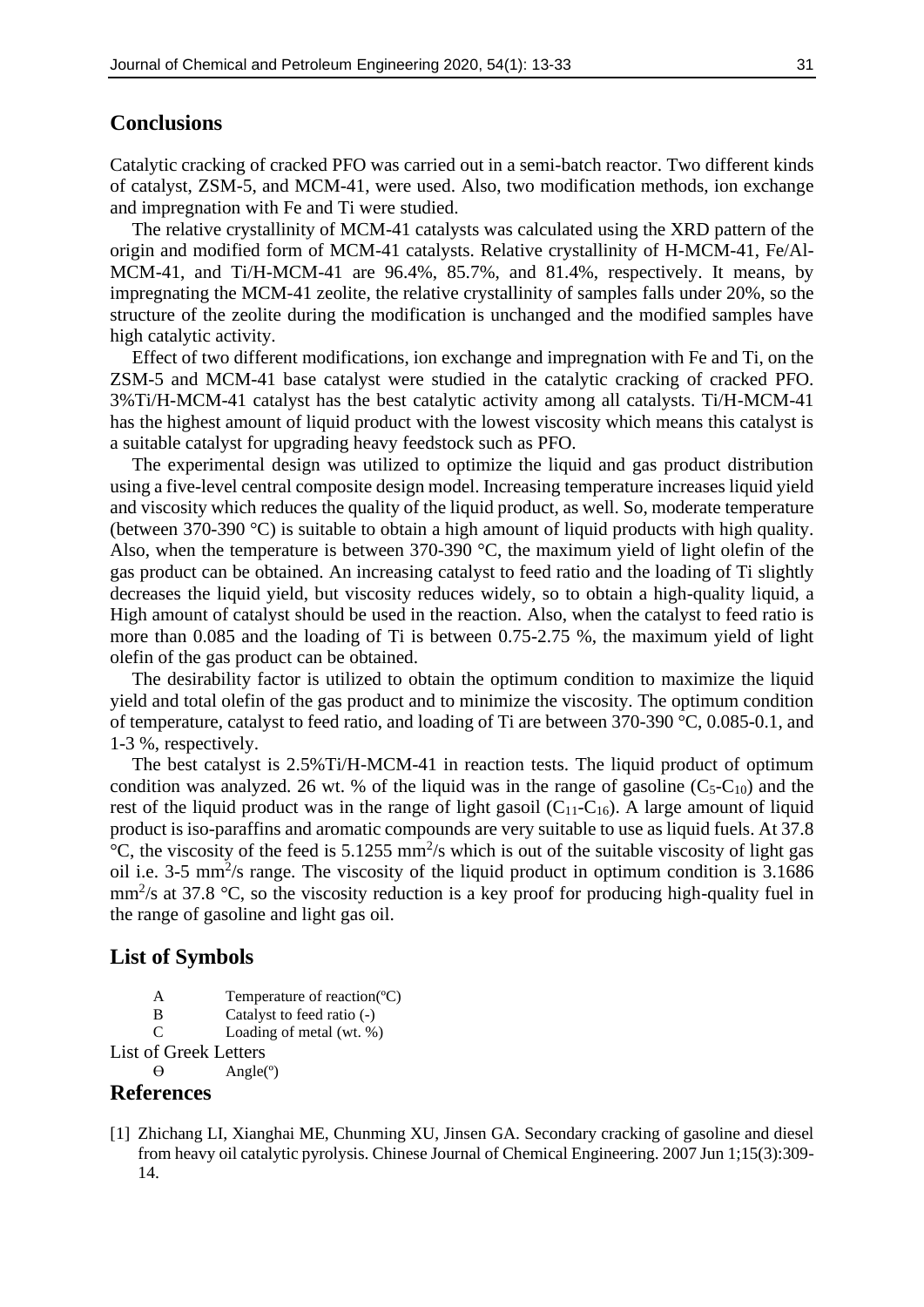- <span id="page-19-0"></span>[2] Meng X, Xu C, Gao J, Zhang Q. Effect of catalyst to oil weight ratio on gaseous product distribution during heavy oil catalytic pyrolysis. Chemical Engineering and Processing: Process Intensification. 2004 Aug 1;43(8):965-70.
- <span id="page-19-1"></span>[3] Basily IK, Souaya ER, Ibraheem NN. Gas-liquid chromatographic determination of the gaseous products of the two-stage pyrolysis of heavy oils. Microchemical Journal. 1988 Dec 1;38(3):283- 94.
- <span id="page-19-13"></span>[4] Gao X, Qin Z, Wang B, Zhao X, Li J, Zhao H, Liu H, Shen B. High silica REHY zeolite with low rare earth loading as high-performance catalyst for heavy oil conversion. Applied Catalysis A: General. 2012 Jan 31;413:254-60
- [5] Zhang Y, Yu D, Li W, Gao S, Xu G, Zhou H, Chen J. Fundamental study of cracking gasification process for comprehensive utilization of vacuum residue. Applied Energy. 2013 Dec 1;112:1318- 25.
- <span id="page-19-2"></span>[6] Zhang Y, Yu D, Li W, Gao S, Xu G. Bifunctional catalyst for petroleum residue cracking gasification. Fuel. 2014 Jan 30;117:1196-203.
- <span id="page-19-3"></span>[7] Ding F, Ng SH, Xu C, Yui S. Reduction of light cycle oil in catalytic cracking of bitumen-derived crude HGOs through catalyst selection. Fuel Processing Technology. 2007 Sep 1;88(9):833-45.
- [8] Li X, Li C, Zhang J, Yang C, Shan H. Effects of Temperature and Catalyst to Oil Weight Ratio on the Catalytic Conversion of Heavy Oil to Propylene Using ZSM-5 and USY Catalysts. Journal of Natural Gas Chemistry. 2007 March 1;16(1):92-9.
- [9] Vuong GT, Hoang VT, Nguyen DT, Do TO. Synthesis of nanozeolites and nanozeolite-based FCC catalysts, and their catalytic activity in gas oil cracking reaction. Applied Catalysis A: General. 2010 Jul 15;382(2):231-9.
- <span id="page-19-4"></span>[10] Ishihara A, Kimura K, Owaki A, Inui K, Hashimoto T, Nasu H. Catalytic cracking of VGO by hierarchical ZSM-5 zeolite containing mesoporous silica–aluminas using a Curie point pyrolyzer. Catalysis Communications. 2012 Nov 5;28:163-7.
- <span id="page-19-5"></span>[11] Aguado J, Serrano DP, Escola JM, Peral A. Catalytic cracking of polyethylene over zeolite mordenite with enhanced textural properties. Journal of Analytical and Applied Pyrolysis. 2009 May 1;85(1–2):352-8.
- [12] Angyal A, Miskolczi N, Bartha L, Tungler A, Nagy L, Vida L, Nagy G. Production of steam cracking feedstocks by mild cracking of plastic wastes. Fuel Processing Technology. 2010 Nov 1;91(11):1717-24.
- <span id="page-19-6"></span>[13] Singh J, Kumar MM, Saxena AK, Kumar S. Studies on thermal cracking behavior of residual feedstocks in a batch reactor. Chemical Engineering Science. 2004 Nov 1;59(21):4505-15.
- <span id="page-19-7"></span>[14] Asgharzadeh Shishavan R, Ghashghaee M, Karimzadeh R. Investigation of kinetics and cracked oil structural changes in thermal cracking of Iranian vacuum residues. Fuel Processing Technology. 2011 Dec 1;92(12):2226-34.
- <span id="page-19-8"></span>[15] Serrano DP, Aguado J, Escola JM, Rodriguez JM, Peral A. Catalytic properties in polyolefin cracking of hierarchical nanocrystalline HZSM-5 samples prepared according to different strategies. Journal of Catalysis. 2010 Nov 19;276(1):152-60.
- [16] Wang L, Wang Y, Hao J, Liu G, Ma X, Hu S. Synthesis of HZSM-5 coatings on the inner surface of stainless steel tubes and their catalytic performance in n-dodecane cracking. Applied Catalysis A: General. 2013 Jul 10;462–463:271-7.
- <span id="page-19-9"></span>[17] Al-Shammari AA, Ali SA, Al-Yassir N, Aitani AM, Ogunronbi KE, Al-Majnouni KA, et al. Catalytic cracking of heavy naphtha-range hydrocarbons over different zeolites structures. Fuel Processing Technology. 2014 Jun 1;122:12-22.
- <span id="page-19-10"></span>[18] Jeon SG, Kwak NS, Rho NS, Ko CH, Na JG, Yi KB, Park SB. Catalytic pyrolysis of Athabasca bitumen in H<sup>2</sup> atmosphere using microwave irradiation. Chemical Engineering Research and Design. 2012 Sep 1;90(9):1292-6.
- <span id="page-19-11"></span>[19] Luik H, Luik L, Johannes I, Tiikma L, Vink N, Palu V, Bitjukov M, Tamvelius H, Krasulina J, Kruusement K, Nechaev I. Upgrading of Estonian shale oil heavy residuum bituminous fraction by catalytic hydroconversion. Fuel Processing Technology. 2014 Aug 1;124:115-22.
- <span id="page-19-12"></span>[20] Han SY, Lee CW, Kim JR, Han NS, Choi WC, Shin CH, Park YK. Selective Formation of Light Olefins by the Cracking of Heavy Naphtha over Acid Catalysts. Studies in Surface Science and Catalysis. 2004;153:157-60.